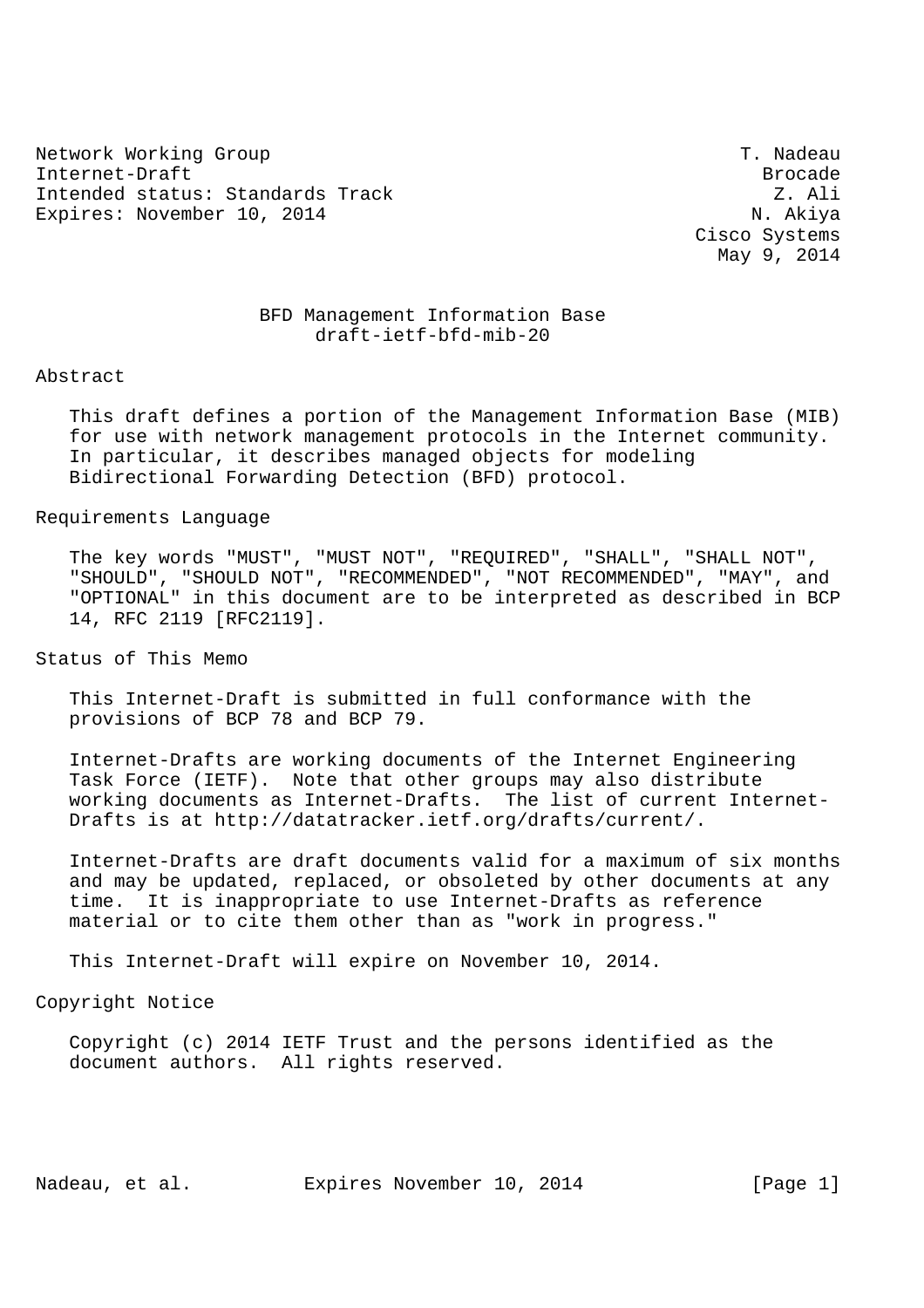This document is subject to BCP 78 and the IETF Trust's Legal Provisions Relating to IETF Documents (http://trustee.ietf.org/license-info) in effect on the date of publication of this document. Please review these documents carefully, as they describe your rights and restrictions with respect to this document. Code Components extracted from this document must include Simplified BSD License text as described in Section 4.e of the Trust Legal Provisions and are provided without warranty as described in the Simplified BSD License.

## Table of Contents

| The Internet-Standard Management Framework<br>2.1     | 3              |
|-------------------------------------------------------|----------------|
| 3.                                                    | 3              |
| 4. Brief Description of MIB Objects                   | 3              |
| 4, 1,                                                 | 3              |
| 4.2. Session Table (bfdSessionTable)                  | 3              |
| 4.3. Session Performance Table (bfdSessionPerfTable)  | 3              |
| 4.4. BFD Session Discriminator Mapping Table          |                |
| (bfdSessDiscMapTable)                                 | 4              |
| 4.5. BFD Session IP Mapping Table (bfdSessIpMapTable) | 4              |
| BFD MIB Module Definitions<br>5 <sub>1</sub>          | $\overline{4}$ |
| б.                                                    | 34             |
| $7_{\odot}$                                           | 36             |
| 8.                                                    | 37             |
| 9 <sub>1</sub>                                        | 37             |
| 9.1. Normative References                             | 37             |
| 9.2. Informative References                           | 38             |
|                                                       |                |

# 1. Introduction

 This memo defines a portion of the Management Information Base (MIB) for use with network management protocols in the Internet community. In particular, it describes managed objects to configure and/or monitor Bidirectional Forwarding Detection for [RFC5880], [RFC5881], [RFC5883] and [RFC7130], BFD versions 0 and/or 1, on devices supporting this feature.

 This memo does not define a compliance requirement for a system that only implements BFD version 0. This is a reflection of a considered and deliberate decision by the BFD WG, because the BFD version 0 protocol is primarily of historical interest by comparison to the widespread deployment of the BFD version 1 protocol.

Nadeau, et al. Expires November 10, 2014 [Page 2]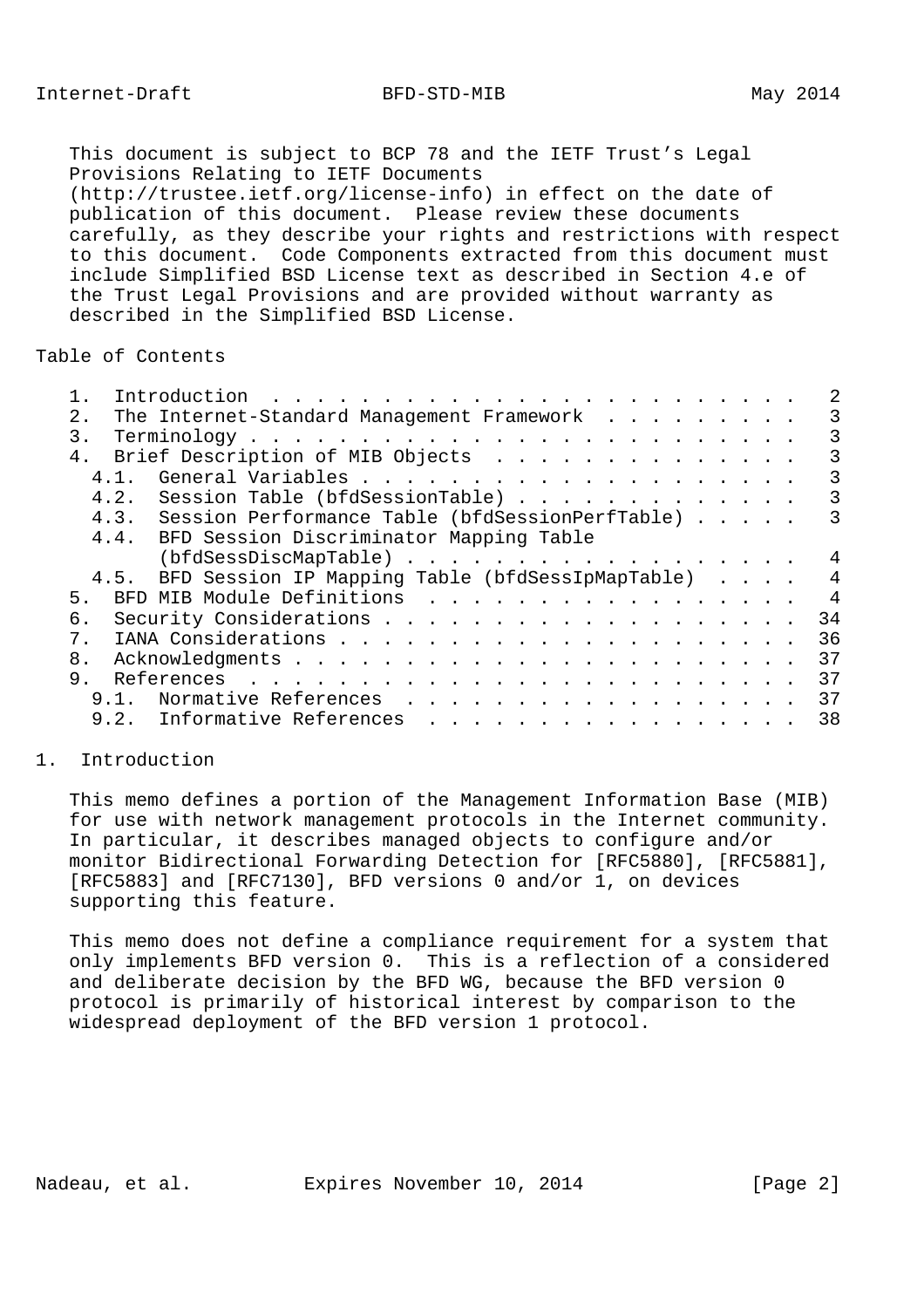2. The Internet-Standard Management Framework

 For a detailed overview of the documents that describe the current Internet-Standard Management Framework, please refer to section 7 of RFC 3410 [RFC3410].

 Managed objects are accessed via a virtual information store, termed the Management Information Base or MIB. MIB objects are generally accessed through the Simple Network Management Protocol (SNMP). Objects in the MIB are defined using the mechanisms defined in the Structure of Management Information (SMI). This memo specifies a MIB module that is compliant to the SMIv2, which is described in STD 58, RFC 2578 [RFC2578], STD 58, RFC 2579 [RFC2579] and STD 58, RFC 2580 [RFC2580].

#### 3. Terminology

 This document adopts the definitions, acronyms and mechanisms described in [RFC5880], [RFC5881], [RFC5883] and [RFC7130]. Unless otherwise stated, the mechanisms described therein will not be re described here.

4. Brief Description of MIB Objects

 This section describes objects pertaining to BFD. The MIB objects are derived from [RFC5880], [RFC5881], [RFC5883] and [RFC7130], and also include textual conventions defined in [I-D.ietf-bfd-tc-mib].

4.1. General Variables

 The General Variables are used to identify parameters that are global to the BFD process.

4.2. Session Table (bfdSessionTable)

 The session table is used to identify a BFD session between a pair of nodes.

4.3. Session Performance Table (bfdSessionPerfTable)

 The session performance table is used for collecting BFD performance counters on a per session basis. This table is an AUGMENT to the bfdSessionTable.

Nadeau, et al. Expires November 10, 2014 [Page 3]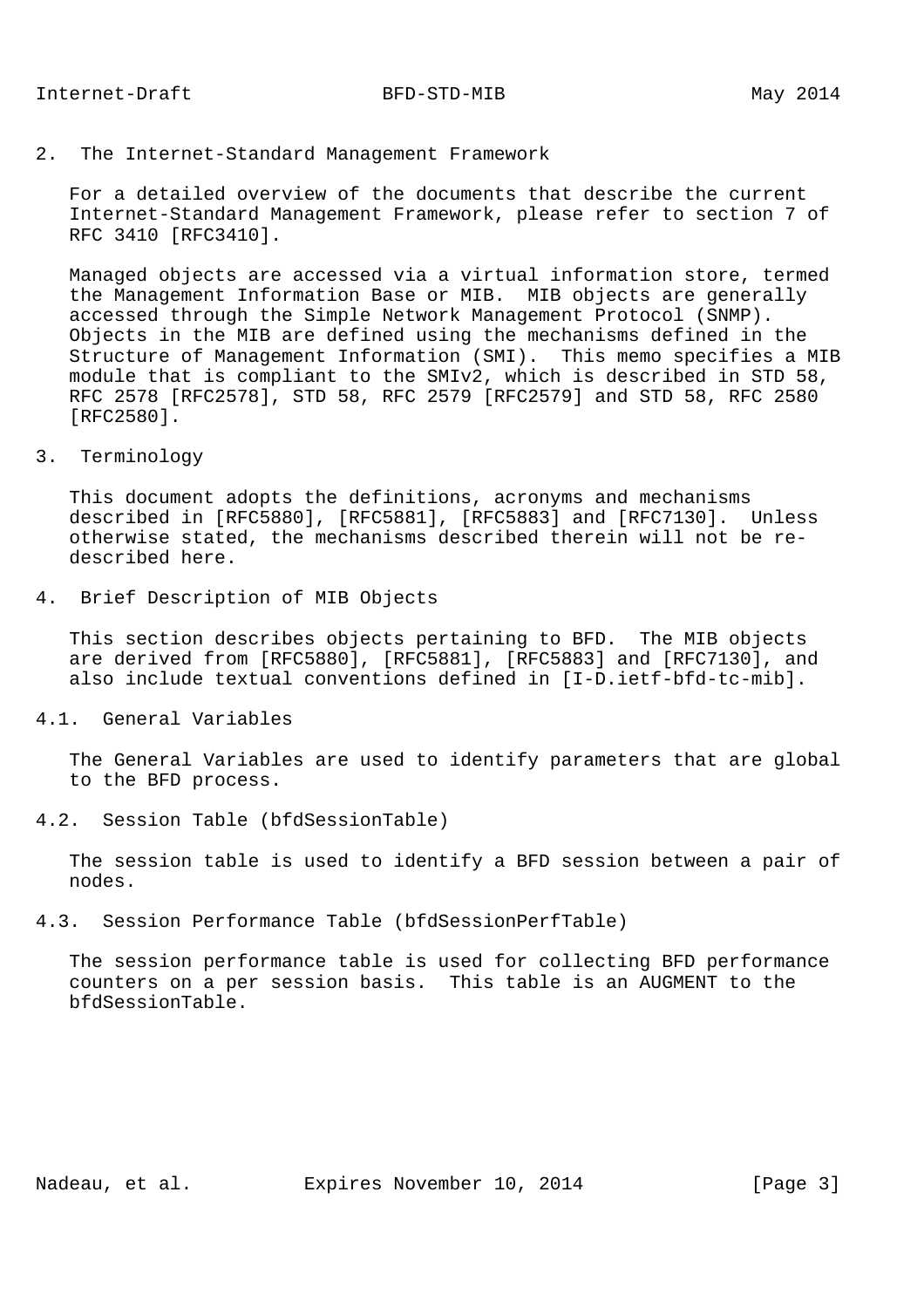4.4. BFD Session Discriminator Mapping Table (bfdSessDiscMapTable)

 The BFD Session Discriminator Mapping Table provides a mapping between a local discriminator value to the associated BFD session found in the bfdSessionTable.

4.5. BFD Session IP Mapping Table (bfdSessIpMapTable)

 The BFD Session IP Mapping Table maps, given bfdSessInterface, bfdSessSrcAddrType, bfdSessSrcAddr, bfdSessDstAddrType, and bfdSessDstAddr, to an associated BFD session found in the bfdSessionTable. This table SHOULD contain those BFD sessions that are of type IP.

5. BFD MIB Module Definitions

 This MIB module makes references to the following documents. [RFC2578], [RFC2579], [RFC2580], [RFC2863], [RFC3289], [RFC3413], [RFC5082] and [RFC5880].

BFD-STD-MIB DEFINITIONS ::= BEGIN

#### IMPORTS

 MODULE-IDENTITY, OBJECT-TYPE, NOTIFICATION-TYPE, mib-2, Integer32, Unsigned32, Counter32, Counter64 FROM SNMPv2-SMI  $--$  [RFC2578]

- TruthValue, RowStatus, StorageType, TimeStamp FROM SNMPv2-TC -- [RFC2579]
- MODULE-COMPLIANCE, OBJECT-GROUP, NOTIFICATION-GROUP FROM SNMPv2-CONF  $-$  [RFC2580]
- InterfaceIndexOrZero FROM IF-MIB -- [RFC2863]

 InetAddress, InetAddressType, InetPortNumber FROM INET-ADDRESS-MIB

 IndexIntegerNextFree FROM DIFFSERV-MIB  $-$  [RFC3289]

 BfdSessIndexTC, BfdIntervalTC, BfdMultiplierTC, BfdCtrlDestPortNumberTC, BfdCtrlSourcePortNumberTC FROM BFD-TC-STD-MIB

IANAbfdDiagTC, IANAbfdSessTypeTC, IANAbfdSessOperModeTC,

Nadeau, et al. Expires November 10, 2014 [Page 4]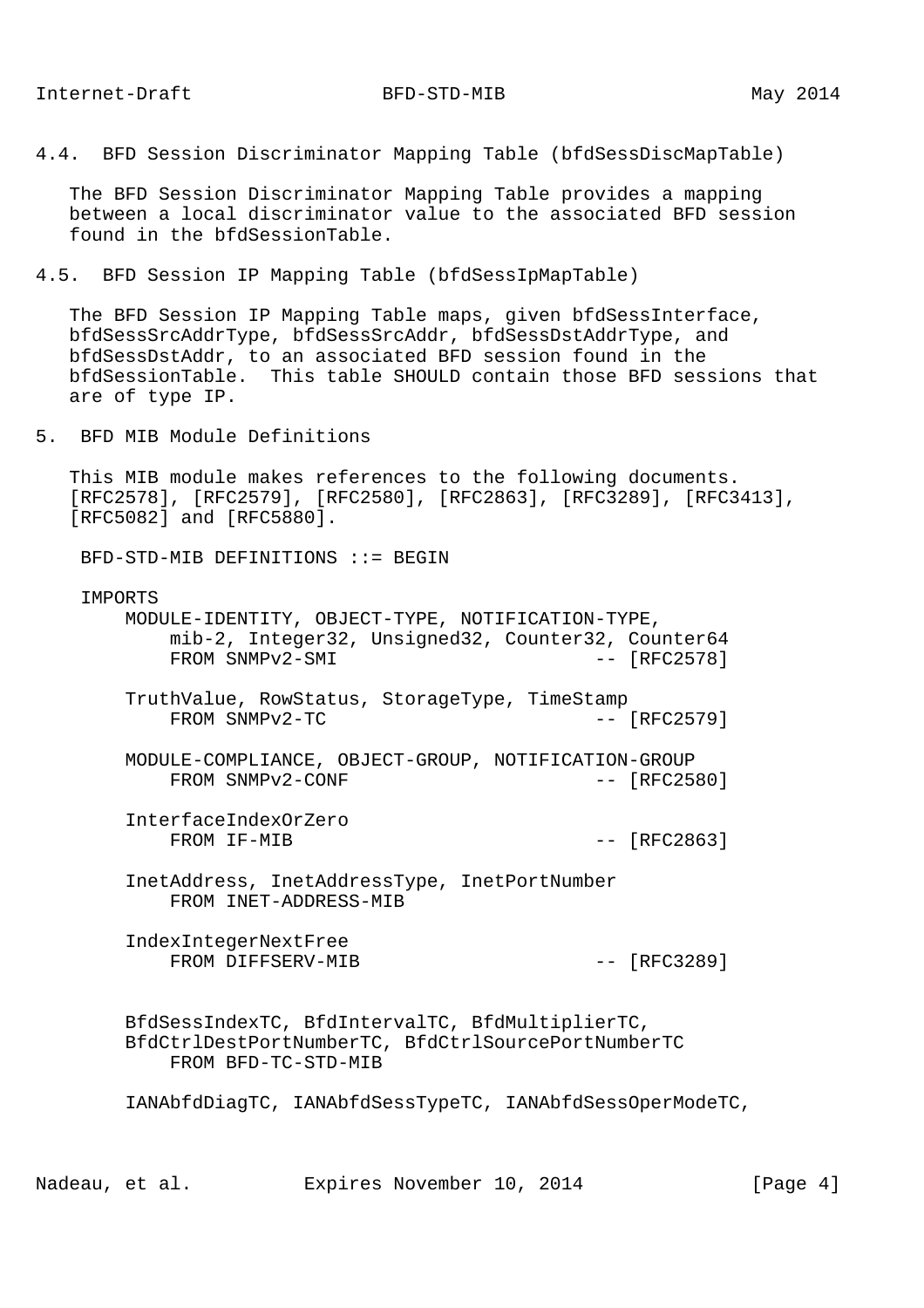IANAbfdSessStateTC, IANAbfdSessAuthenticationTypeTC, IANAbfdSessAuthenticationKeyTC FROM IANA-BFD-TC-STD-MIB; bfdMIB MODULE-IDENTITY LAST-UPDATED "201405091200Z" -- 9 May 2014 12:00:00 EST ORGANIZATION "IETF Bidirectional Forwarding Detection Working Group" CONTACT-INFO "Thomas D. Nadeau Brocade Email: tnadeau@lucidvision.com Zafar Ali Cisco Systems, Inc. Email: zali@cisco.com Nobo Akiya Cisco Systems, Inc. Email: nobo@cisco.com Comments about this document should be emailed directly to the BFD working group mailing list at rtg-bfd@ietf.org" DESCRIPTION "Bidirectional Forwarding Management Information Base." REVISION "201405091200Z" -- 9 May 2014 12:00:00 EST DESCRIPTION "Initial version. Published as RFC xxxx." -- RFC Ed.: RFC-editor pls fill in xxxx  $::=$  { mib-2 XXX } -- RFC Ed.: assigned by IANA, see section 7.1 for details -- Top level components of this MIB module. bfdNotifications OBJECT IDENTIFIER ::= { bfdMIB 0 } bfdObjects OBJECT IDENTIFIER ::= { bfdMIB 1 } bfdConformance OBJECT IDENTIFIER  $::=$  { bfdMIB 2 } bfdScalarObjects OBJECT IDENTIFIER ::= { bfdObjects 1 } -- BFD General Variables -- These parameters apply globally to the Systems' -- BFD Process.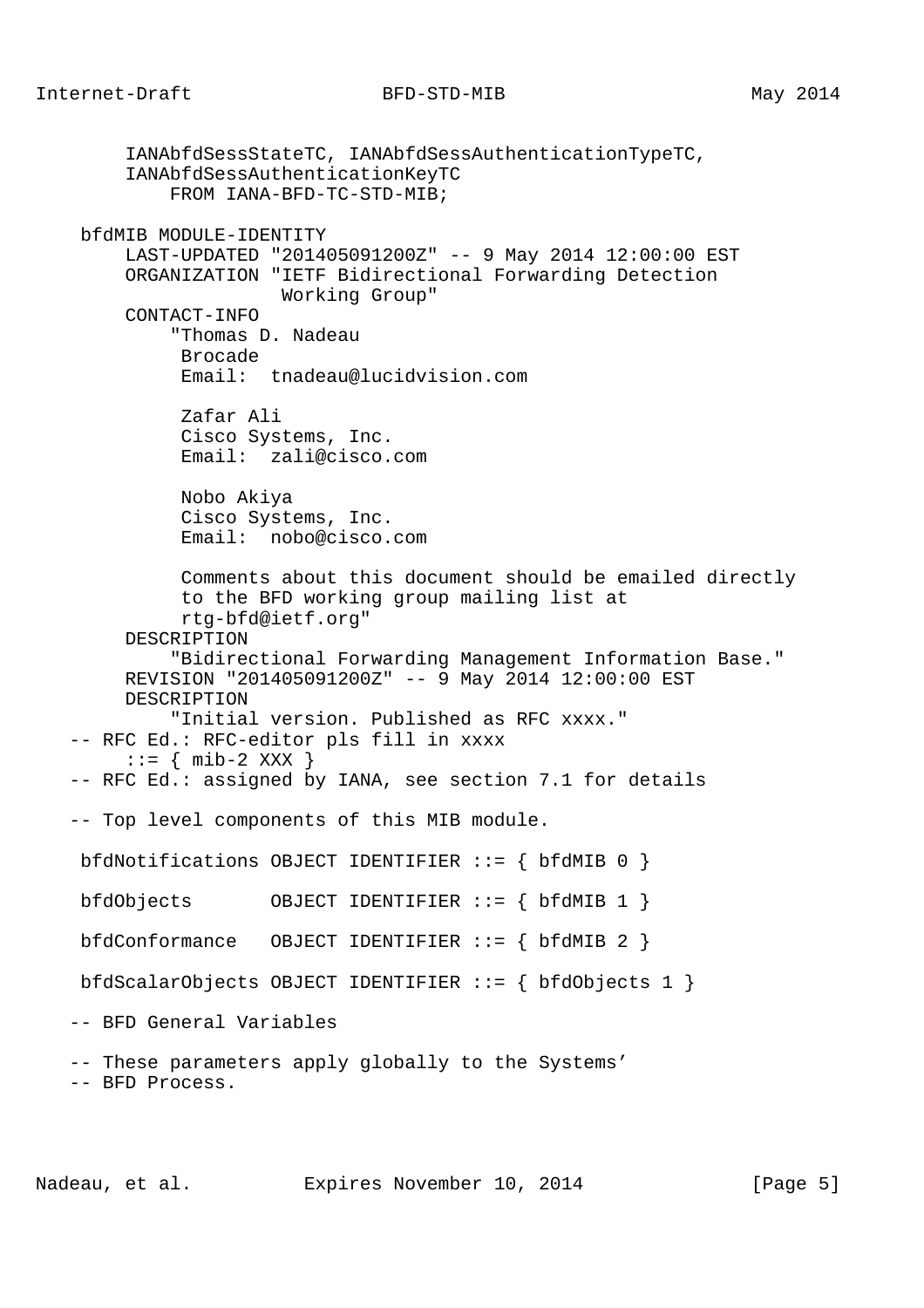```
 bfdAdminStatus OBJECT-TYPE
         SYNTAX INTEGER {
            enabled(1),
            disabled(2),
             adminDown(3),
            down(4)
         }
         MAX-ACCESS read-write
         STATUS current
         DESCRIPTION
             "The desired global administrative status of the BFD
              system in this device."
         ::= { bfdScalarObjects 1 }
    bfdOperStatus OBJECT-TYPE
         SYNTAX INTEGER {
           up(1),
            down(2),
            adminDown(3)
 }
         MAX-ACCESS read-only
         STATUS current
         DESCRIPTION
             "Indicates the actual operational status of the
              BFD system in this device. When this value is
              down(2), all entries in the bfdSessTable MUST have
              their bfdSessOperStatus as down(2) as well. When
              this value is adminDown(3), all entries in the
              bfdSessTable MUST have their bfdSessOperStatus
              as adminDown(3) as well."
         ::= { bfdScalarObjects 2 }
    bfdNotificationsEnable OBJECT-TYPE
         SYNTAX TruthValue
         MAX-ACCESS read-write
         STATUS current
         DESCRIPTION
             "If this object is set to true(1), then it enables
              the emission of bfdSessUp and bfdSessDown
              notifications; otherwise these notifications are not
              emitted."
         REFERENCE
             "See also RFC3413 for explanation that
             notifications are under the ultimate control of the
             MIB modules in this document."
         DEFVAL { false }
         ::= { bfdScalarObjects 3 }
```
Nadeau, et al. Expires November 10, 2014 [Page 6]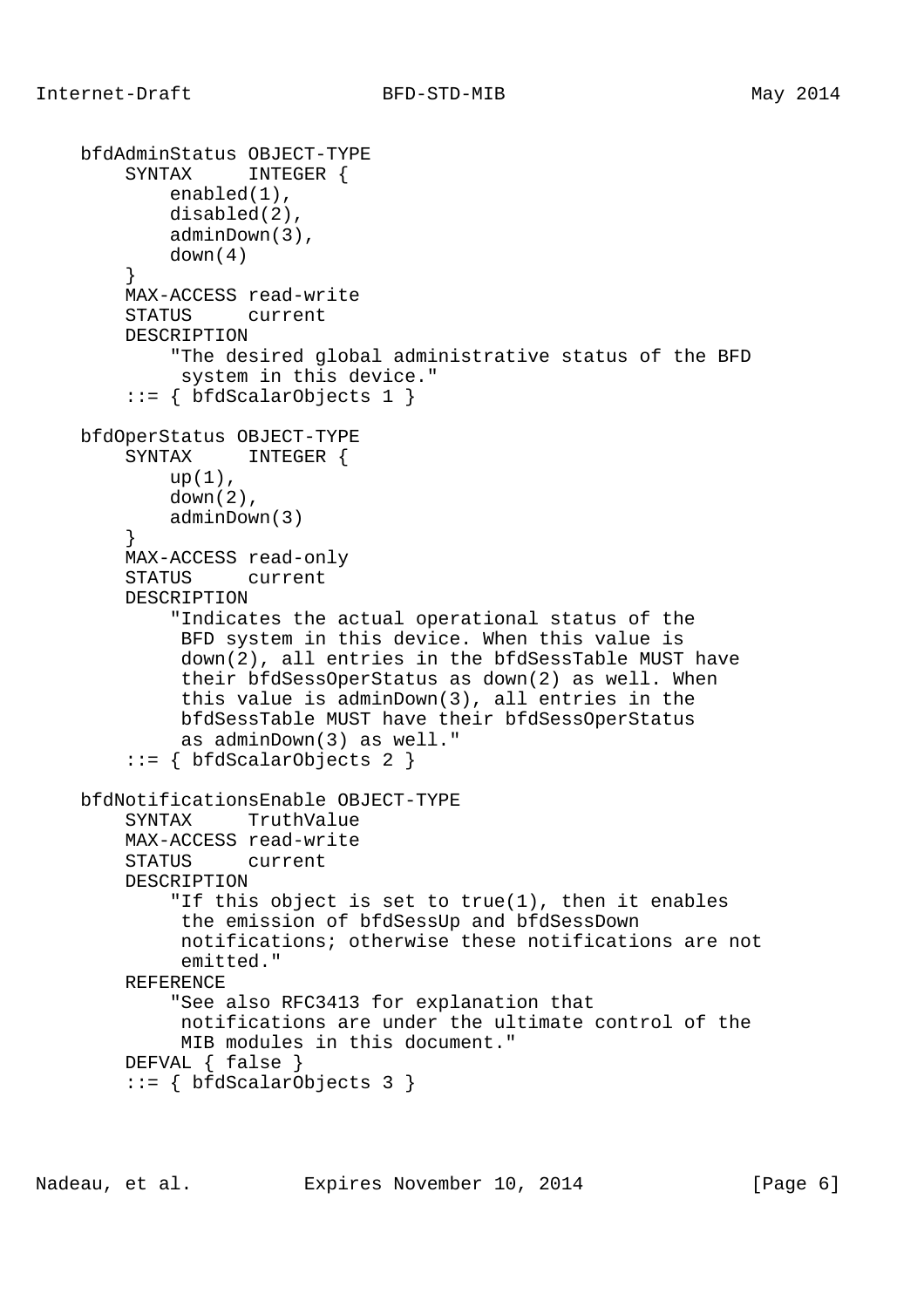bfdSessIndexNext OBJECT-TYPE SYNTAX IndexIntegerNextFree (0..4294967295) MAX-ACCESS read-only STATUS current DESCRIPTION "This object contains an unused value for bfdSessIndex that can be used when creating entries in the table. A zero indicates that no entries are available, but MUST NOT be used as a valid index. " ::= { bfdScalarObjects 4 } -- BFD Session Table -- The BFD Session Table specifies BFD session specific -- information. bfdSessTable OBJECT-TYPE SYNTAX SEQUENCE OF BfdSessEntry MAX-ACCESS not-accessible STATUS current DESCRIPTION "The BFD Session Table describes the BFD sessions." REFERENCE "Katz, D. and D. Ward, Bidirectional Forwarding Detection (BFD), RFC 5880, June 2012."  $::=$  { bfdObjects 2 } bfdSessEntry OBJECT-TYPE SYNTAX BfdSessEntry MAX-ACCESS not-accessible STATUS current DESCRIPTION "The BFD Session Entry describes BFD session." INDEX { bfdSessIndex }  $::=$  { bfdSessTable 1 } BfdSessEntry ::= SEQUENCE { bfdSessIndex BfdSessIndexTC, bfdSessVersionNumber Unsigned32, bfdSessType IANAbfdSessTypeTC, bfdSessDiscriminator Unsigned32, bfdSessRemoteDiscr Unsigned32, bfdSessDestinationUdpPort BfdCtrlDestPortNumberTC, bfdSessSourceUdpPort BfdCtrlSourcePortNumberTC, bfdSessEchoSourceUdpPort InetPortNumber, bfdSessAdminStatus INTEGER, bfdSessOperStatus INTEGER, bfdSessState IANAbfdSessStateTC,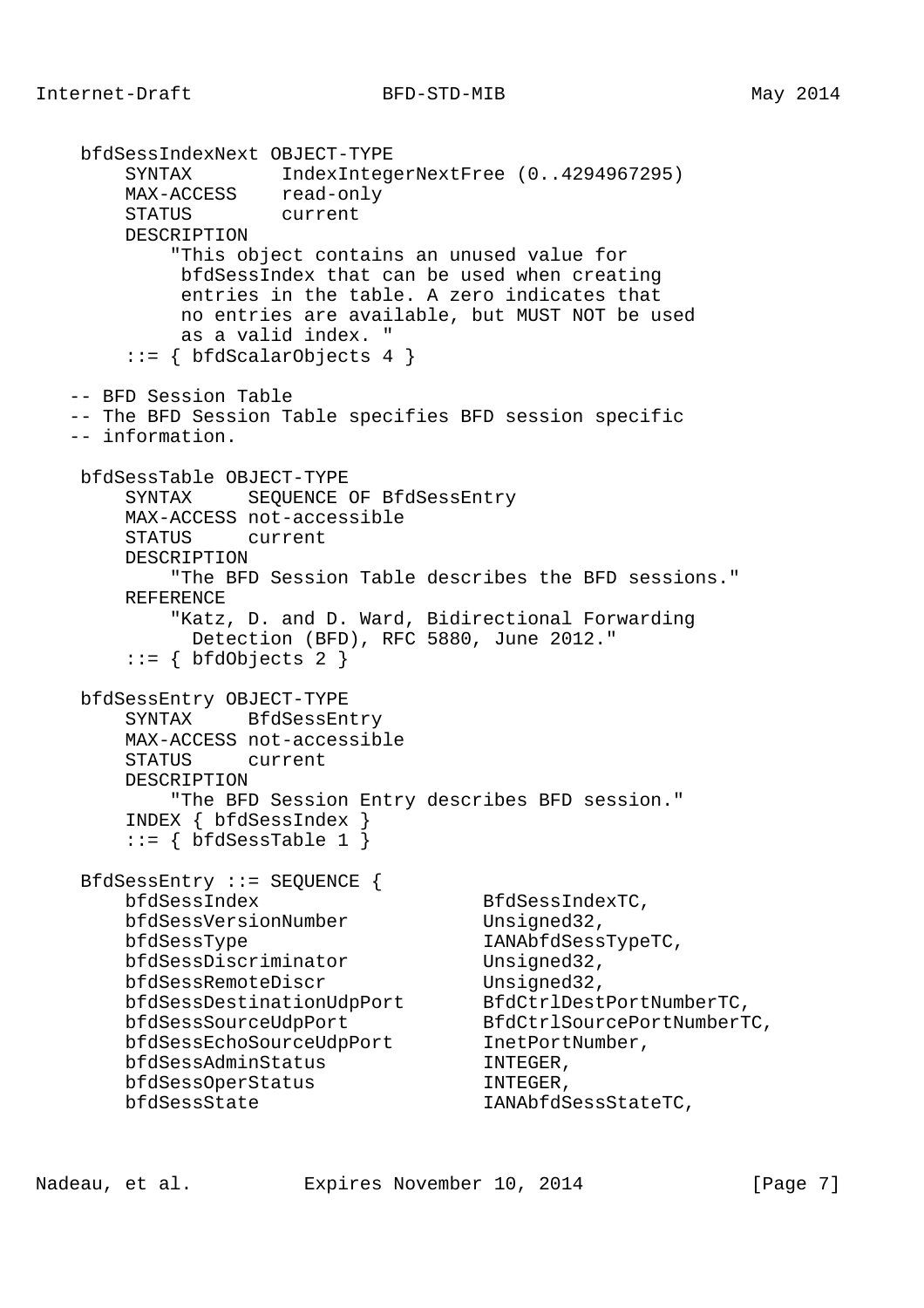bfdSessRemoteHeardFlag TruthValue, bfdSessDiag and IANAbfdDiagTC, bfdSessOperMode IANAbfdSessOperModeTC, bfdSessDemandModeDesiredFlag TruthValue,<br>bfdSessControlPlaneIndepFlag TruthValue, bfdSessControlPlaneIndepFlag bfdSessMultipointFlag TruthValue, bfdSessInterface InterfaceIndexOrZero, bfdSessSrcAddrType InetAddressType, bfdSessSrcAddr InetAddress, bfdSessDstAddrType InetAddressType, bfdSessDstAddr InetAddress, bfdSessGTSM TruthValue, bfdSessGTSMTTL Unsigned32, bfdSessDesiredMinTxInterval BfdIntervalTC, bfdSessReqMinRxInterval BfdIntervalTC, bfdSessReqMinEchoRxInterval BfdIntervalTC, bfdSessDetectMult BfdMultiplierTC, bfdSessNegotiatedInterval BfdIntervalTC, bfdSessNegotiatedEchoInterval BfdIntervalTC, bfdSessNegotiatedDetectMult BfdMultiplierTC, bfdSessAuthPresFlag TruthValue, bfdSessAuthenticationType IANAbfdSessAuthenticationTypeTC, bfdSessAuthenticationKeyID Integer32, bfdSessAuthenticationKey IANAbfdSessAuthenticationKeyTC, bfdSessStorageType StorageType, bfdSessRowStatus RowStatus } bfdSessIndex OBJECT-TYPE SYNTAX BfdSessIndexTC MAX-ACCESS not-accessible STATUS current DESCRIPTION "This object contains an index used to represent a unique BFD session on this device. Managers should obtain new values for row creation in this table by reading bfdSessIndexNext."  $::=$  { bfdSessEntry 1 } bfdSessVersionNumber OBJECT-TYPE SYNTAX Unsigned32 (0..7) MAX-ACCESS read-create STATUS current DESCRIPTION "The version number of the BFD protocol that this session is running in. Write access is available for this object to provide ability to set desired version for this BFD session."

Nadeau, et al. Expires November 10, 2014 [Page 8]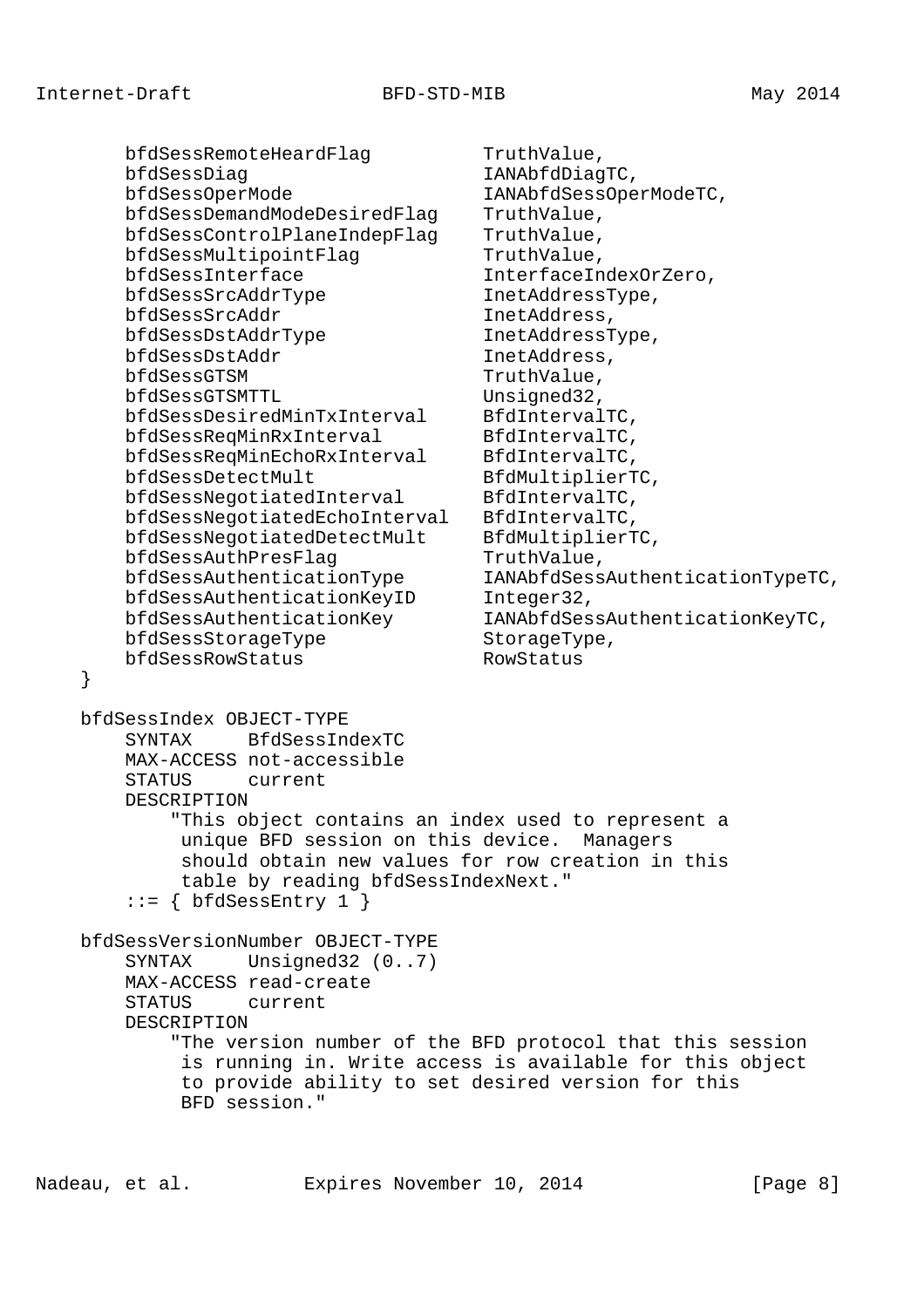```
 REFERENCE
         "Katz, D. and D. Ward, Bidirectional Forwarding
          Detection (BFD), RFC 5880, June 2012."
    DEFVAL \{ 1 \}::= { bfdSessEntry 2 }
 bfdSessType OBJECT-TYPE
     SYNTAX IANAbfdSessTypeTC
     MAX-ACCESS read-create
     STATUS current
     DESCRIPTION
         "This object specifies the type of this BFD session."
    ::= { bfdSessEntry 3 }
 bfdSessDiscriminator OBJECT-TYPE
     SYNTAX Unsigned32 (1..4294967295)
     MAX-ACCESS read-create
     STATUS current
     DESCRIPTION
         "This object specifies the local discriminator for this BFD
         session, used to uniquely identify it."
    ::= { bfdSessEntry 4 }
 bfdSessRemoteDiscr OBJECT-TYPE
     SYNTAX Unsigned32 (0 | 1..4294967295)
     MAX-ACCESS read-only
     STATUS current
     DESCRIPTION
         "This object specifies the session discriminator chosen
          by the remote system for this BFD session. The value may
          be zero(0) if the remote discriminator is not yet known
          or if the session is in the down or adminDown(1) state."
     REFERENCE
         "Section 6.8.6, from Katz, D. and D. Ward, Bidirectional
         Forwarding Detection (BFD), RFC 5880, June 2012."
    ::= { bfdSessEntry 5 }
 bfdSessDestinationUdpPort OBJECT-TYPE
     SYNTAX BfdCtrlDestPortNumberTC
     MAX-ACCESS read-create
     STATUS current
     DESCRIPTION
         "This object specifies the destination UDP port number
         used for this BFD session's control packets. The value
          may be zero(0) if the session is in adminDown(1) state."
    DEFVAL \{ 0 \}::= { bfdSessEntry 6 }
```
Nadeau, et al. Expires November 10, 2014 [Page 9]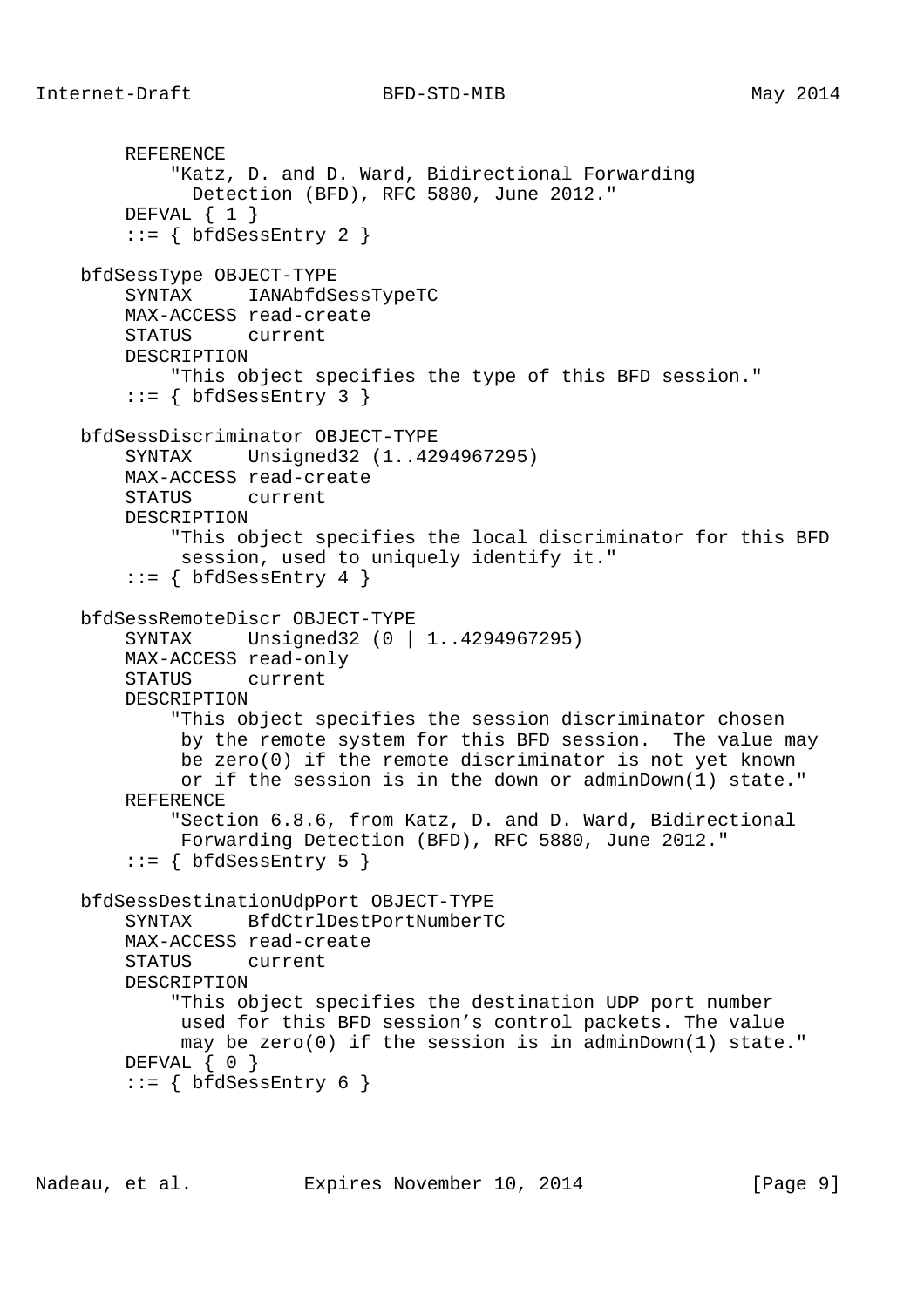```
 bfdSessSourceUdpPort OBJECT-TYPE
        SYNTAX BfdCtrlSourcePortNumberTC
        MAX-ACCESS read-create
        STATUS current
        DESCRIPTION
             "This object specifies the source UDP port number used
             for this BFD session's control packets. The value may be
             zero(0) if the session is in adminDown(1) state. Upon
             creation of a new BFD session via this MIB, the value of
             zero(0) specified would permit the implementation to
             choose its own source port number."
       DEFVAL { 0 }
        ::= { bfdSessEntry 7 }
    bfdSessEchoSourceUdpPort OBJECT-TYPE
       SYNTAX TnetPortNumber
        MAX-ACCESS read-create
        STATUS current
        DESCRIPTION
             "This object specifies the source UDP port number used for
             this BFD session's echo packets. The value may be zero(0)
             if the session is not running in the echo mode, or the
             session is in adminDown(1) state. Upon creation of a new
             BFD session via this MIB, the value of zero(0) would
             permit the implementation to choose its own source port
             number."
       DEFVAL { 0 }
         ::= { bfdSessEntry 8 }
    bfdSessAdminStatus OBJECT-TYPE
        SYNTAX INTEGER {
                            enabled(1),
                            disabled(2),
                            adminDown(3),
                   down(4) }
        MAX-ACCESS read-create
        STATUS current
        DESCRIPTION
             "Denotes the desired operational status of the BFD Session.
             A transition to enabled(1) will start the BFD state machine
             for the session. The state machine will have an initial
             state of down(2).
             A transition to disabled(2) will stop the BFD state machine
             for the session. The state machine may first transition to
             adminDown(1) prior to stopping.
```
Nadeau, et al. Expires November 10, 2014 [Page 10]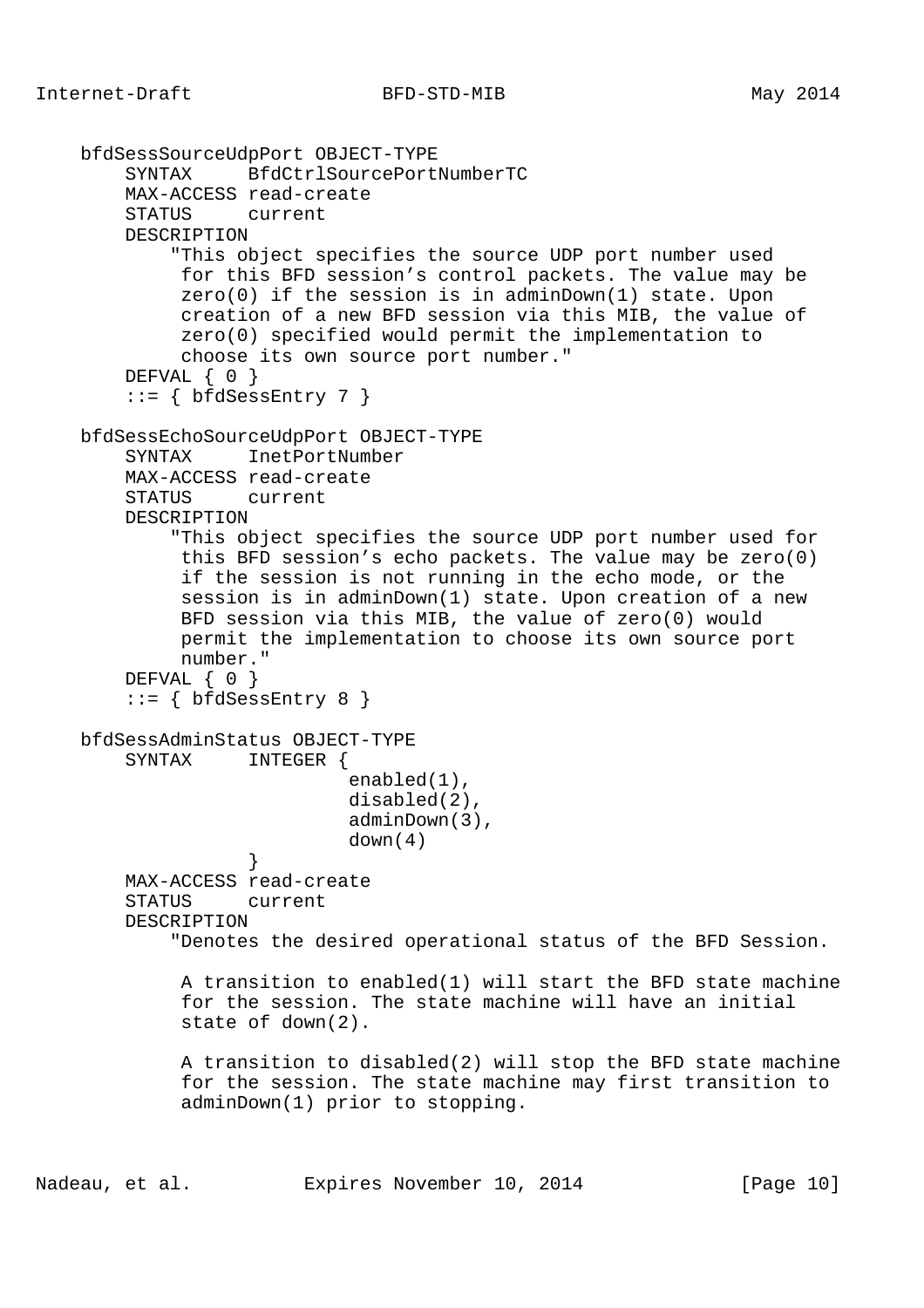A transition to adminDown(3) will cause the BFD state machine to transition to adminDown(1), and will cause the session to remain in this state. A transition to down(4) will cause the BFD state machine to transition to down(2), and will cause the session to remain in this state. Care should be used in providing write access to this object without adequate authentication."  $::=$  { bfdSessEntry 9 } bfdSessOperStatus OBJECT-TYPE SYNTAX INTEGER {  $up(1)$ ,  $down(2)$ , adminDown(3) } MAX-ACCESS read-only STATUS current DESCRIPTION "Denotes the actual operational status of the BFD Session. If the value of bfdOperStatus is down(2), this value MUST eventually be down(2) as well. If the value of bfdOperStatus is adminDown(3), this value MUST eventually be adminDown(3) as well."  $::=$  { bfdSessEntry 10 } bfdSessState OBJECT-TYPE SYNTAX IANAbfdSessStateTC MAX-ACCESS read-only STATUS current DESCRIPTION "Configured BFD session state."  $::=$  { bfdSessEntry 11 } bfdSessRemoteHeardFlag OBJECT-TYPE SYNTAX TruthValue MAX-ACCESS read-only STATUS current DESCRIPTION "This object specifies status of BFD packet reception from the remote system. Specifically, it is set to true(1) if the local system is actively receiving BFD packets from the remote system, and is set to false(2) if the local system has not received BFD packets recently (within the detection time) or if the local system is attempting to tear down the BFD session."

Nadeau, et al. **Expires November 10, 2014** [Page 11]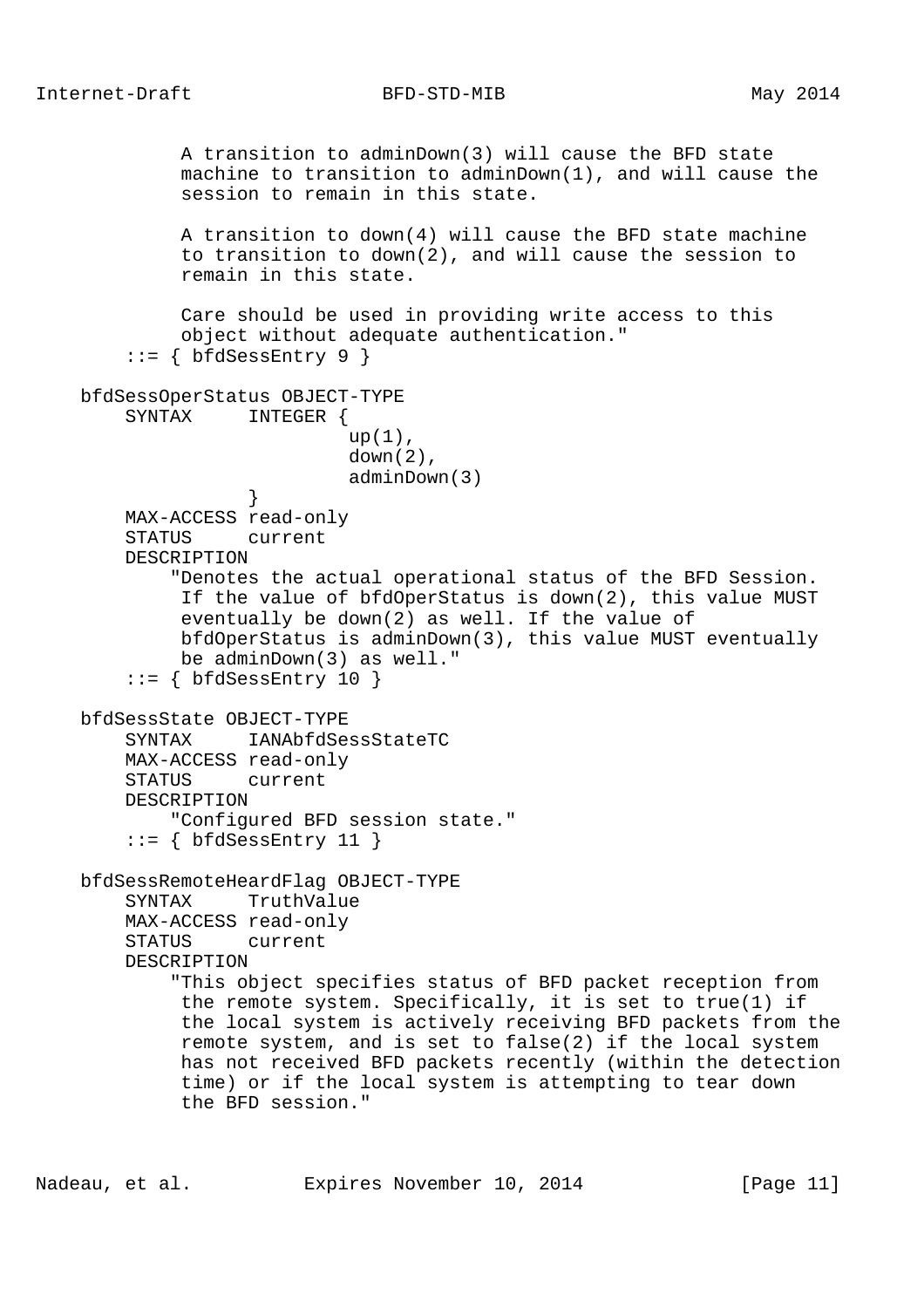```
 REFERENCE
         "Katz, D. and D. Ward, Bidirectional
         Forwarding Detection (BFD), RFC 5880, June 2012."
    ::= { bfdSessEntry 12 }
 bfdSessDiag OBJECT-TYPE
     SYNTAX IANAbfdDiagTC
     MAX-ACCESS read-only
     STATUS current
     DESCRIPTION
         "A diagnostic code specifying the local system's reason
          for the last transition of the session from up(4)
          to some other state."
    ::= { bfdSessEntry 13 }
 bfdSessOperMode OBJECT-TYPE
     SYNTAX IANAbfdSessOperModeTC
     MAX-ACCESS read-create
     STATUS current
     DESCRIPTION
         "This object specifies the operational mode of this
          BFD session."
    ::= { bfdSessEntry 14 }
 bfdSessDemandModeDesiredFlag OBJECT-TYPE
     SYNTAX TruthValue
     MAX-ACCESS read-create
     STATUS current
     DESCRIPTION
         "This object indicates that the local system's
          desire to use Demand mode. Specifically, it is set
          to true(1) if the local system wishes to use
          Demand mode or false(2) if not"
     DEFVAL { false }
    ::= { bfdSessEntry 15 }
 bfdSessControlPlaneIndepFlag OBJECT-TYPE
     SYNTAX TruthValue
     MAX-ACCESS read-create
     STATUS current
     DESCRIPTION
         "This object indicates that the local system's
          ability to continue to function through a disruption of
          the control plane. Specifically, it is set
          to true(1) if the local system BFD implementation is
          independent of the control plane. Otherwise, the
          value is set to false(2)"
     DEFVAL { false }
```
Nadeau, et al. Expires November 10, 2014 [Page 12]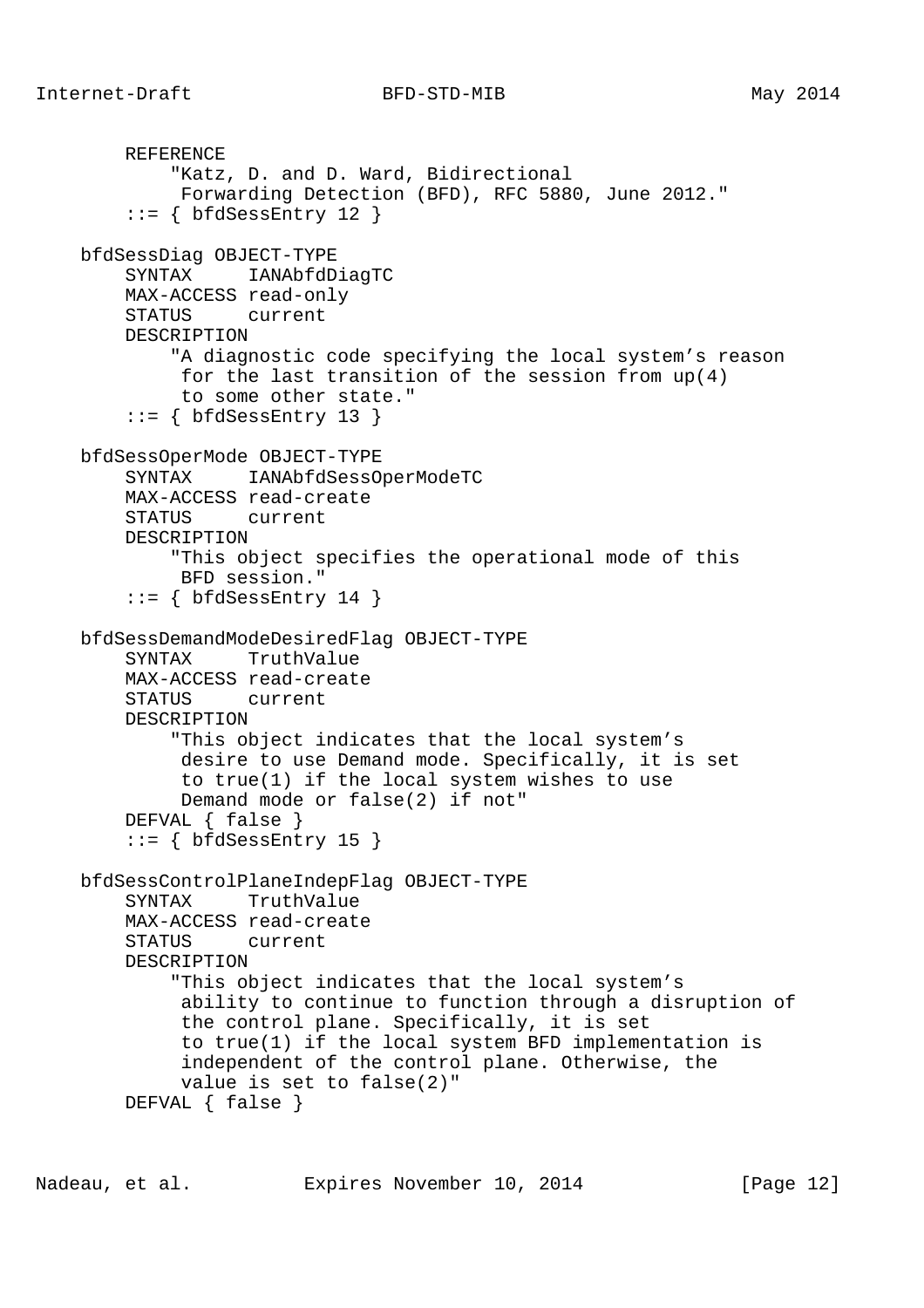```
::= { bfdSessEntry 16 }
 bfdSessMultipointFlag OBJECT-TYPE
     SYNTAX TruthValue
     MAX-ACCESS read-create
     STATUS current
     DESCRIPTION
         "This object indicates the Multipoint (M) bit for this
          session. It is set to true(1) if Multipoint (M) bit is
          set to 1. Otherwise, the value is set to false(2)"
     DEFVAL { false }
    ::= { bfdSessEntry 17 }
 bfdSessInterface OBJECT-TYPE
     SYNTAX InterfaceIndexOrZero
     MAX-ACCESS read-create
     STATUS current
     DESCRIPTION
         "This object contains an interface index used to indicate
         the interface which this BFD session is running on. This
          value can be zero if there is no interface associated
          with this BFD session."
     ::= { bfdSessEntry 18 }
 bfdSessSrcAddrType OBJECT-TYPE
     SYNTAX InetAddressType
     MAX-ACCESS read-create
     STATUS current
     DESCRIPTION
         "This object specifies IP address type of the source IP
          address of this BFD session. The value of unknown(0) is
          allowed only when the session is singleHop(1) and the
          source IP address of this BFD session is derived from
          the outgoing interface, or when the BFD session is not
          associated with a specific interface. If any other
          unsupported values are attempted in a set operation, the
          agent MUST return an inconsistentValue error."
  ::= { bfdSessEntry 19 }
 bfdSessSrcAddr OBJECT-TYPE
     SYNTAX InetAddress
     MAX-ACCESS read-create
     STATUS current
     DESCRIPTION
         "This object specifies the source IP address of this BFD
          session. The format of this object is controlled by the
         bfdSessSrcAddrType object."
    ::= { bfdSessEntry 20 }
```
Nadeau, et al. Expires November 10, 2014 [Page 13]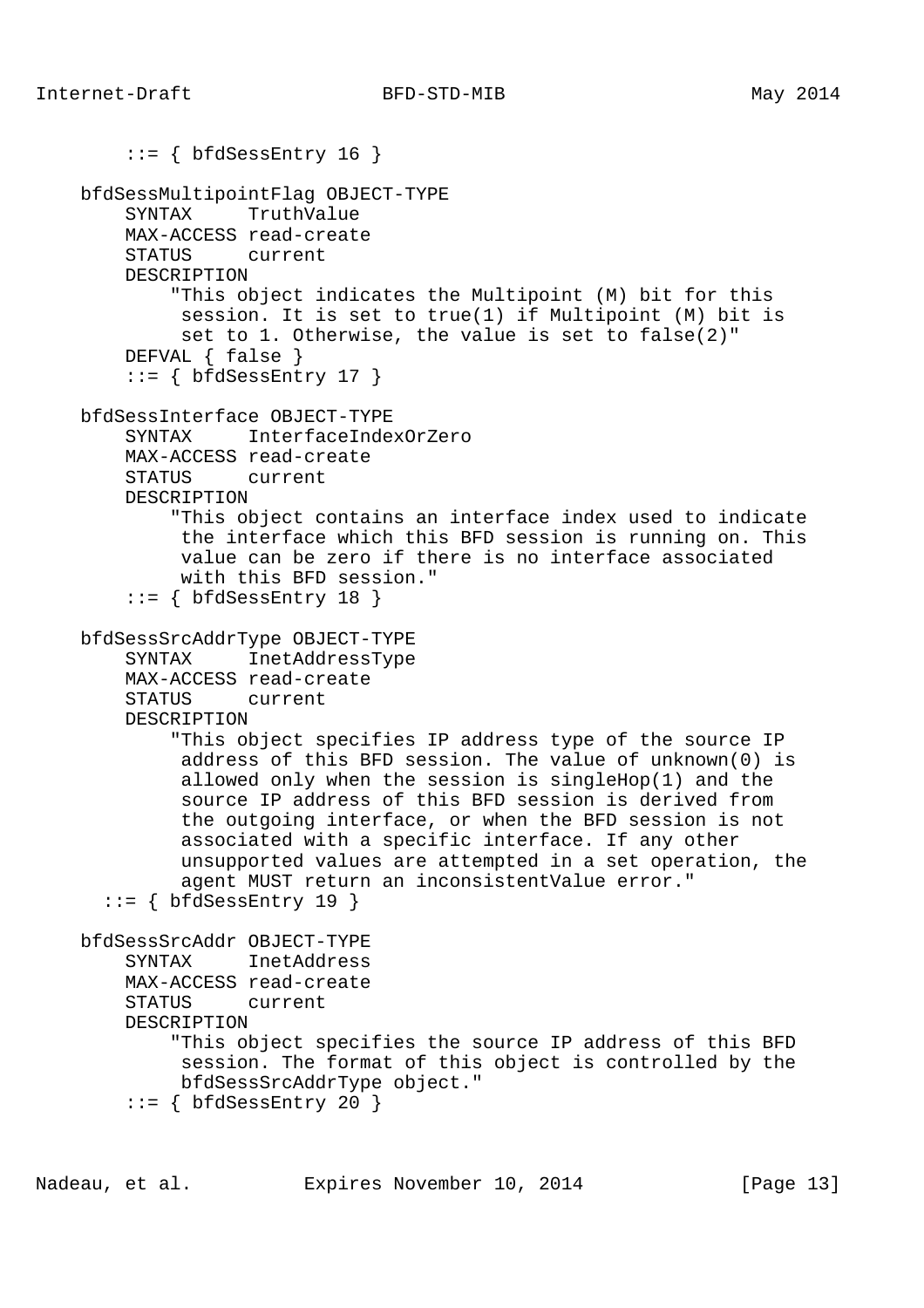```
 bfdSessDstAddrType OBJECT-TYPE
     SYNTAX InetAddressType
     MAX-ACCESS read-create
     STATUS current
     DESCRIPTION
         "This object specifies IP address type of the neighboring IP
          address which is being monitored with this BFD session.
          The value of unknown(0) is allowed only when the session is
          singleHop(1) and the outgoing interface is of type
          point-to-point, or when the BFD session is not associated
          with a specific interface. If any other unsupported values
          are attempted in a set operation, the agent MUST return an
          inconsistentValue error."
  ::= { bfdSessEntry 21 }
 bfdSessDstAddr OBJECT-TYPE
     SYNTAX InetAddress
     MAX-ACCESS read-create
     STATUS current
     DESCRIPTION
         "This object specifies the neighboring IP address which is
          being monitored with this BFD session. The format of this
          object is controlled by the bfdSessDstAddrType object."
    ::= { bfdSessEntry 22 }
 bfdSessGTSM OBJECT-TYPE
     SYNTAX TruthValue
     MAX-ACCESS read-create
     STATUS current
     DESCRIPTION
         "Setting the value of this object to false(2) will disable
          GTSM protection of the BFD session. GTSM MUST be enabled
          on a singleHop(1) session if no authentication is in use."
     REFERENCE
        "RFC5082, The Generalized TTL Security Mechanism (GTSM).
         RFC5881, Section 5"
     DEFVAL { true }
    ::= { bfdSessEntry 23 }
 bfdSessGTSMTTL OBJECT-TYPE
     SYNTAX Unsigned32 (0..255)
     MAX-ACCESS read-create
     STATUS current
     DESCRIPTION
         "This object is valid only when bfdSessGTSM protection is
          enabled on the system. This object indicates the minimum
          allowed TTL for received BFD control packets. For a
          singleHop(1) session, if GTSM protection is enabled,
```
Nadeau, et al. **Expires November 10, 2014** [Page 14]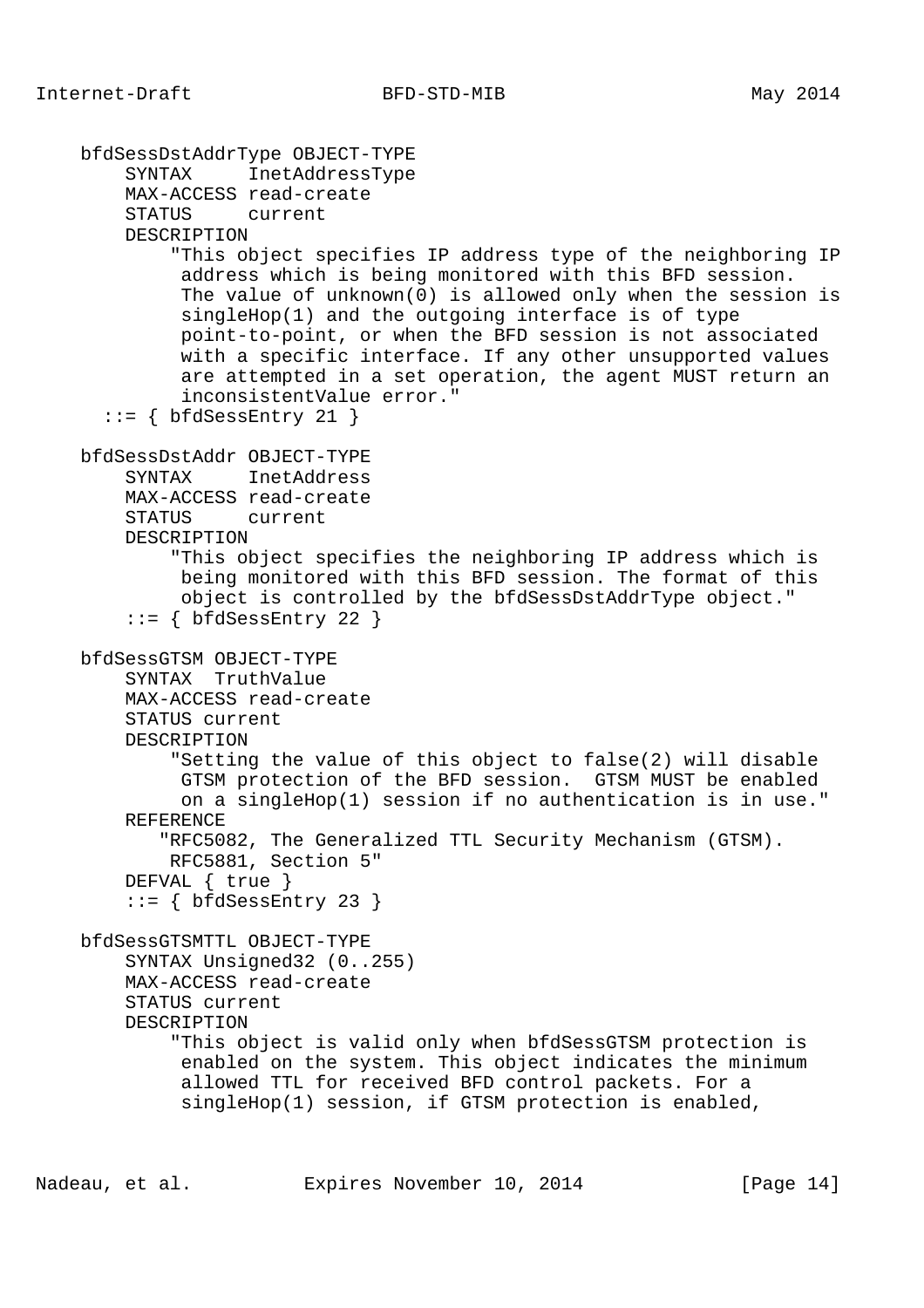this object SHOULD be set to maximum TTL value allowed for single hop. By default, GTSM is enabled and TTL value is 255. For a multihop session, updating of maximum TTL value allowed is likely required." REFERENCE "RFC5082, The Generalized TTL Security Mechanism (GTSM). RFC5881, Section 5" DEFVAL { 255 }  $::=$  { bfdSessEntry 24 } bfdSessDesiredMinTxInterval OBJECT-TYPE SYNTAX BfdIntervalTC MAX-ACCESS read-create STATUS current DESCRIPTION "This object specifies the minimum interval, in microseconds, that the local system would like to use when transmitting BFD Control packets. The value of zero(0) is reserved in this case, and should not be used." REFERENCE "Section 4.1 from Katz, D. and D. Ward, Bidirectional Forwarding Detection (BFD), RFC 5880, June 2012." ::= { bfdSessEntry 25 } bfdSessReqMinRxInterval OBJECT-TYPE SYNTAX BfdIntervalTC MAX-ACCESS read-create STATUS current DESCRIPTION "This object specifies the minimum interval, in microseconds, between received BFD Control packets the local system is capable of supporting. The value of zero(0) can be specified when the transmitting system does not want the remote system to send any periodic BFD control packets." REFERENCE "Section 4.1 from Katz, D. and D. Ward, Bidirectional Forwarding Detection (BFD), RFC 5880, June 2012."  $::=$  { bfdSessEntry 26 } bfdSessReqMinEchoRxInterval OBJECT-TYPE SYNTAX BfdIntervalTC MAX-ACCESS read-create STATUS current DESCRIPTION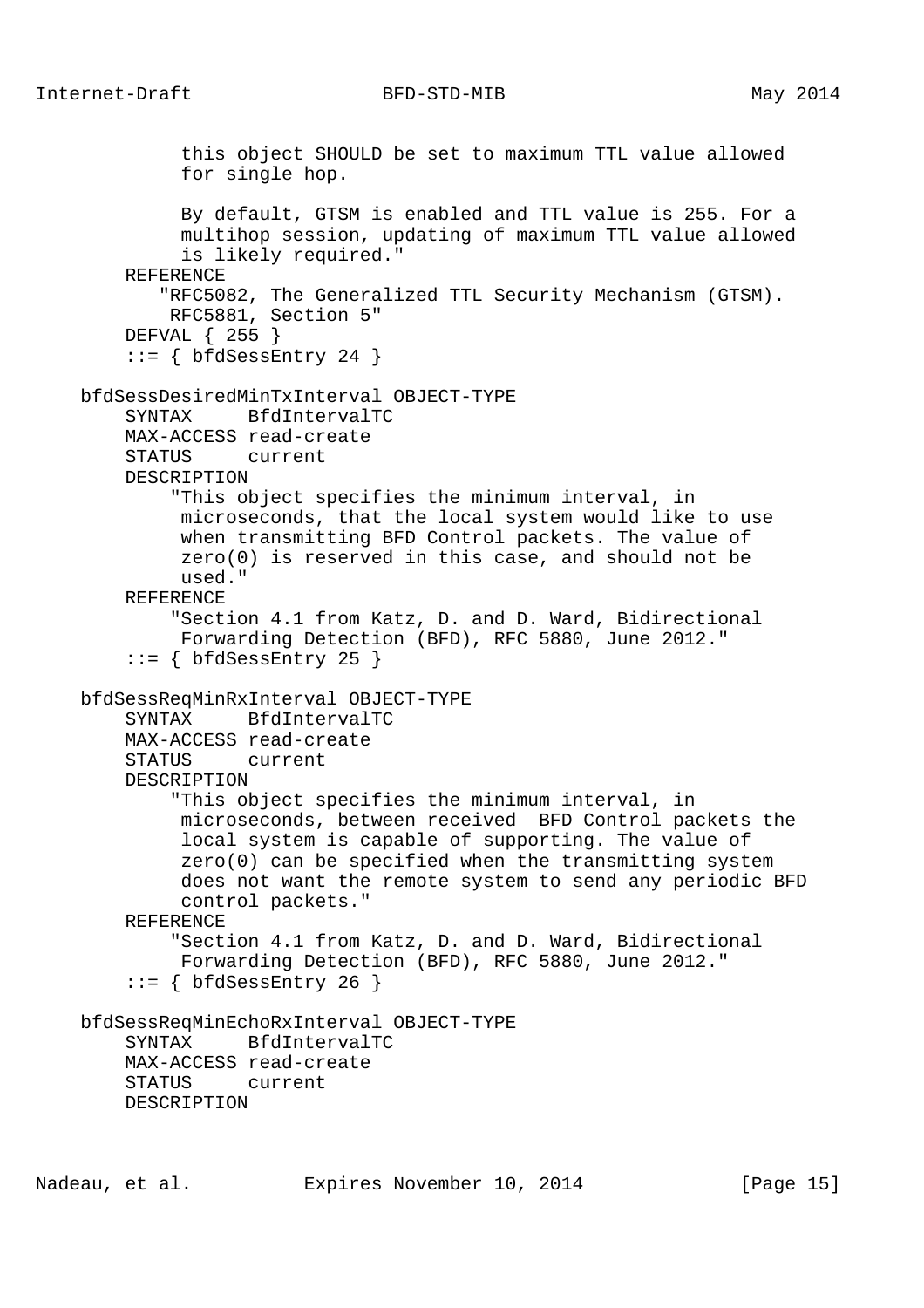"This object specifies the minimum interval, in microseconds, between received BFD Echo packets that this system is capable of supporting. Value must be zero(0) if this is a multihop BFD session."  $::=$  { bfdSessEntry 27 } bfdSessDetectMult OBJECT-TYPE SYNTAX BfdMultiplierTC MAX-ACCESS read-create STATUS current DESCRIPTION "This object specifies the Detect time multiplier."  $::=$  { bfdSessEntry 28 } bfdSessNegotiatedInterval OBJECT-TYPE SYNTAX BfdIntervalTC MAX-ACCESS read-only STATUS current DESCRIPTION "This object specifies the negotiated interval, in microseconds, that the local system is transmitting BFD Control packets."  $::=$  { bfdSessEntry 29 } bfdSessNegotiatedEchoInterval OBJECT-TYPE SYNTAX BfdIntervalTC MAX-ACCESS read-only STATUS current DESCRIPTION "This object specifies the negotiated interval, in microseconds, that the local system is transmitting BFD echo packets. Value is expected to be zero if the sessions is not running in echo mode."  $::=$  { bfdSessEntry 30 } bfdSessNegotiatedDetectMult OBJECT-TYPE SYNTAX BfdMultiplierTC MAX-ACCESS read-only STATUS current DESCRIPTION "This object specifies the Detect time multiplier."  $::=$  { bfdSessEntry 31 } bfdSessAuthPresFlag OBJECT-TYPE SYNTAX TruthValue MAX-ACCESS read-create STATUS current DESCRIPTION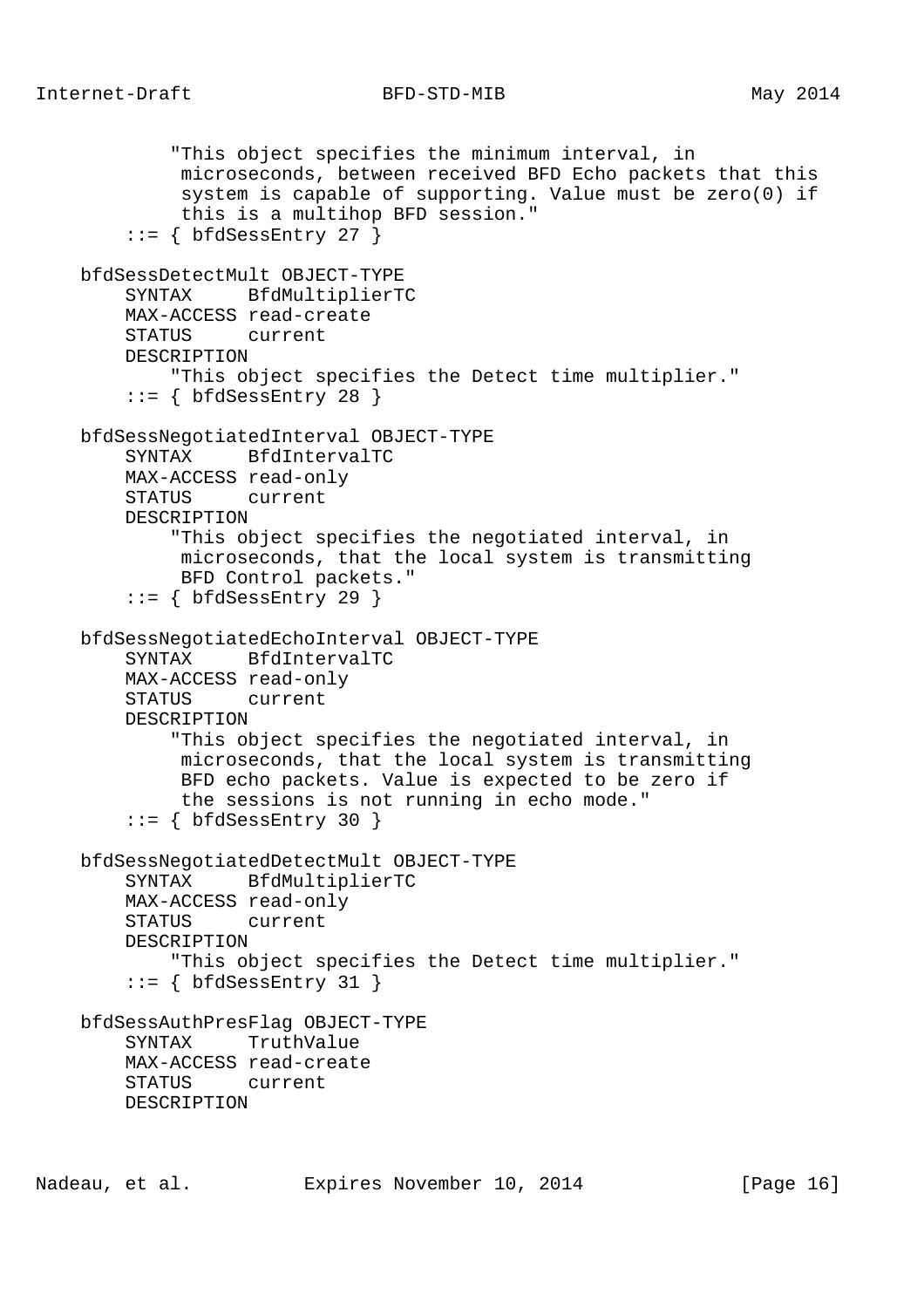```
 "This object indicates that the local system's
          desire to use Authentication. Specifically, it is set
          to true(1) if the local system wishes the session
          to be authenticated or false(2) if not."
     REFERENCE
         "Sections 4.2 - 4.4 from Katz, D. and D. Ward,
          Bidirectional Forwarding Detection (BFD), RFC 5880,
          June 2012."
     DEFVAL { false }
    ::= { bfdSessEntry 32 }
 bfdSessAuthenticationType OBJECT-TYPE
     SYNTAX IANAbfdSessAuthenticationTypeTC
     MAX-ACCESS read-create
     STATUS current
     DESCRIPTION
         "The Authentication Type used for this BFD session.
          This field is valid only when the Authentication
          Present bit is set. Max-access to this object as well as
          other authentication related objects are set to
          read-create in order to support management of a single
          key ID at a time, key rotation is not handled. Key update
          in practice must be done by atomic update using a set
          containing all affected objects in the same varBindList
          or otherwise risk the session dropping."
     REFERENCE
         "Sections 4.2 - 4.4 from Katz, D. and D. Ward,
          Bidirectional Forwarding Detection (BFD), RFC 5880,
          June 2012."
     DEFVAL { noAuthentication }
    ::= { bfdSessEntry 33 }
 bfdSessAuthenticationKeyID OBJECT-TYPE
     SYNTAX Integer32 (-1 | 0..255)
     MAX-ACCESS read-create
     STATUS current
     DESCRIPTION
         "The authentication key ID in use for this session. This
          object permits multiple keys to be active simultaneously.
          The value -1 indicates that no Authentication Key ID will
          be present in the optional BFD Authentication Section."
     REFERENCE
         "Sections 4.2 - 4.4 from Katz, D. and D. Ward,
          Bidirectional Forwarding Detection (BFD), RFC 5880,
          June 2012."
    DEFVAL \{-1\}::= { bfdSessEntry 34 }
```
Nadeau, et al. Expires November 10, 2014 [Page 17]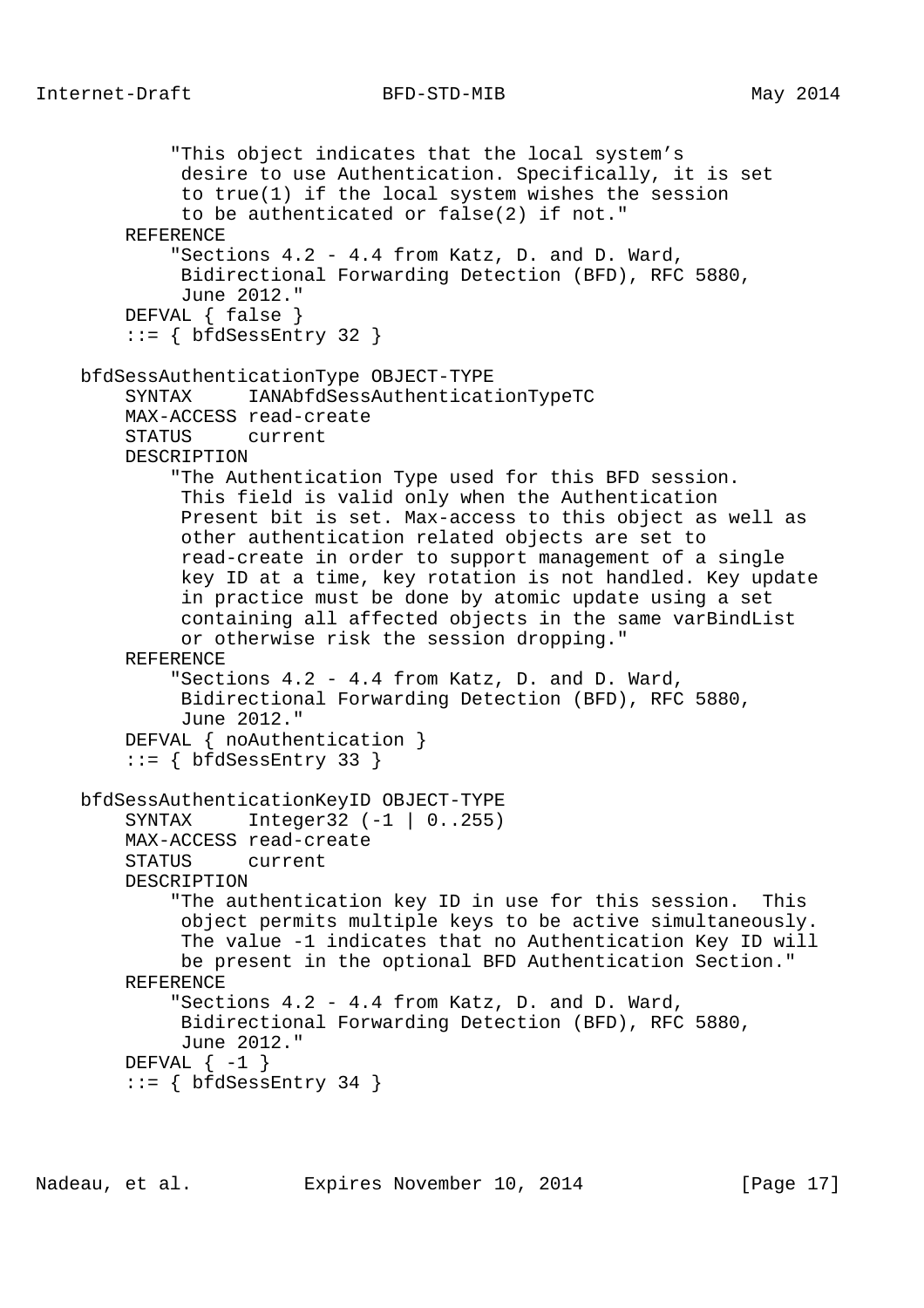```
 bfdSessAuthenticationKey OBJECT-TYPE
      SYNTAX IANAbfdSessAuthenticationKeyTC
      MAX-ACCESS read-create
      STATUS current
      DESCRIPTION
          "The authentication key. When the
           bfdSessAuthenticationType is simplePassword(1), the value
           of this object is the password present in the BFD packets.
           When the bfdSessAuthenticationType is one of the keyed
           authentication types, this value is used in the
           computation of the key present in the BFD authentication
           packet."
      REFERENCE
          "Sections 4.2 - 4.4 from Katz, D. and D. Ward,
          Bidirectional Forwarding Detection (BFD), RFC 5880,
           June 2012."
     ::= { bfdSessEntry 35 }
 bfdSessStorageType OBJECT-TYPE
      SYNTAX StorageType
      MAX-ACCESS read-create
      STATUS current
      DESCRIPTION
          "This variable indicates the storage type for this
           object. Conceptual rows having the value
           'permanent' need not allow write-access to any
           columnar objects in the row."
      ::= { bfdSessEntry 36 }
 bfdSessRowStatus OBJECT-TYPE
      SYNTAX RowStatus
      MAX-ACCESS read-create
      STATUS current
      DESCRIPTION
          "This variable is used to create, modify, and/or
           delete a row in this table. When a row in this
           table has a row in the active(1) state, no
           objects in this row can be modified except the
          bfdSessRowStatus and bfdSessStorageType."
     ::= { bfdSessEntry 37 }
 -- BFD Session Performance Table
 bfdSessPerfTable OBJECT-TYPE
      SYNTAX SEQUENCE OF BfdSessPerfEntry
      MAX-ACCESS not-accessible
      STATUS current
```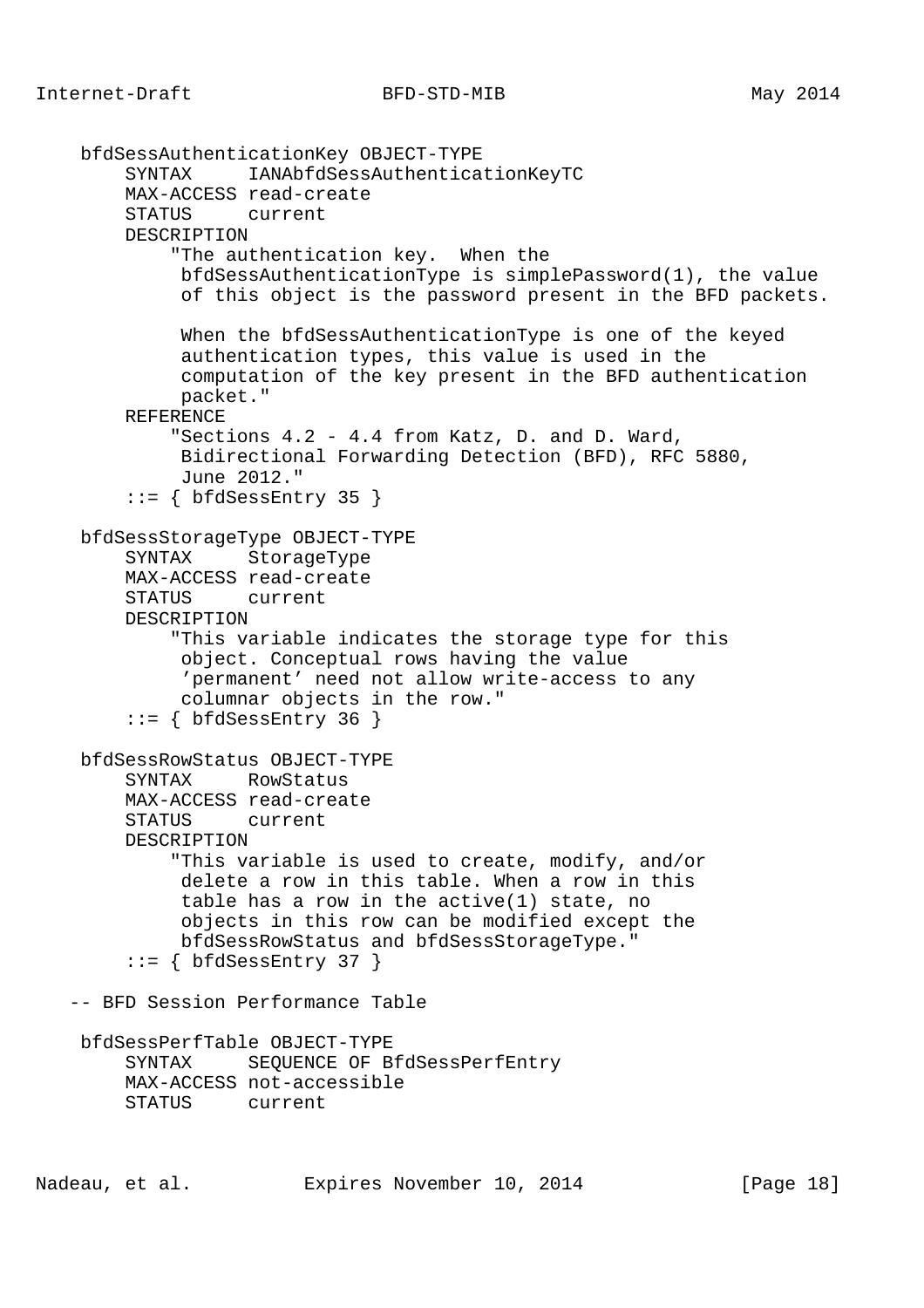```
 DESCRIPTION
           "This table specifies BFD Session performance counters."
       ::= { bfdObjects 3 }
    bfdSessPerfEntry OBJECT-TYPE
       SYNTAX BfdSessPerfEntry
       MAX-ACCESS not-accessible
       STATUS current
       DESCRIPTION
           "An entry in this table is created by a BFD-enabled node
            for every BFD Session. bfdSessPerfDiscTime is used to
            indicate potential discontinuity for all counter objects
            in this table."
       AUGMENTS { bfdSessEntry }
      ::= \{ bfdSessPerfTable 1 \} BfdSessPerfEntry ::= SEQUENCE {
 bfdSessPerfCtrlPktIn Counter32,
bfdSessPerfCtrlPktOut Counter32,
bfdSessPerfCtrlPktDrop Counter32,
      bfdSessPerfCtrlPktDropLastTime TimeStamp,
      bfdSessPerfEchoPktIn Counter32,
bfdSessPerfEchoPktOut Counter32,
bfdSessPerfEchoPktDrop Counter32,
      bfdSessPerfEchoPktDropLastTime TimeStamp,
bfdSessUpTime TimeStamp,
 bfdSessPerfLastSessDownTime TimeStamp,
 bfdSessPerfLastCommLostDiag IANAbfdDiagTC,
bfdSessPerfSessUpCount Counter32,
bfdSessPerfDiscTime TimeStamp,
      -- High Capacity Counters
      bfdSessPerfCtrlPktInHC Counter64,
bfdSessPerfCtrlPktOutHC Counter64,
 bfdSessPerfCtrlPktDropHC Counter64,
      bfdSessPerfEchoPktInHC Counter64,
     bfdSessPerfEchoPktOutHC Counter64,
      bfdSessPerfEchoPktDropHC Counter64
    }
    bfdSessPerfCtrlPktIn OBJECT-TYPE
       SYNTAX Counter32
       MAX-ACCESS read-only
       STATUS current
       DESCRIPTION
           "The total number of BFD control messages received for this
           BFD session.
```
Nadeau, et al. **Expires November 10, 2014** [Page 19]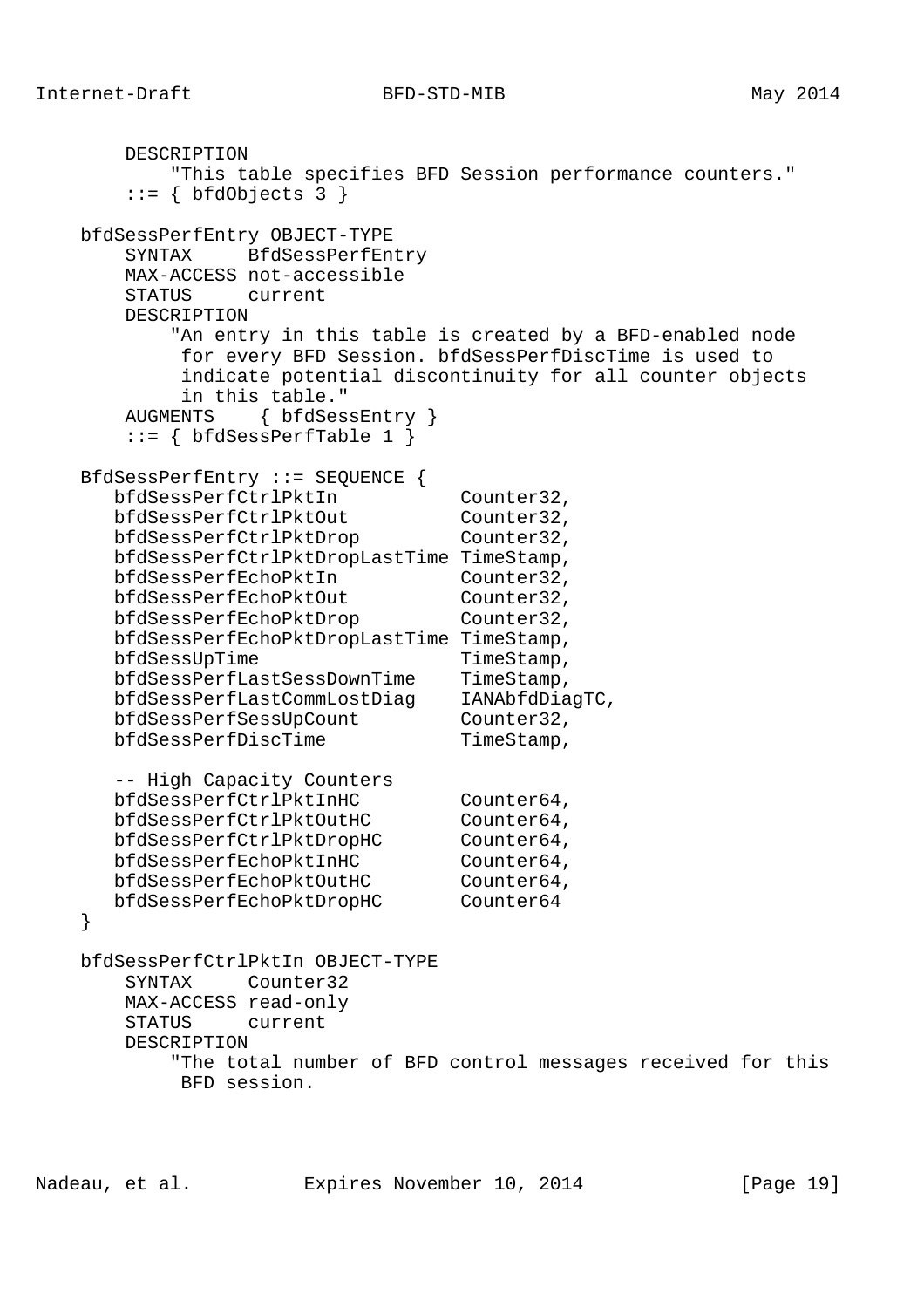```
 It MUST be equal to the least significant 32 bits of
          bfdSessPerfCtrlPktInHC if supported, and MUST do so
          with the rules spelled out in RFC 2863."
    ::= { bfdSessPerfEntry 1 }
 bfdSessPerfCtrlPktOut OBJECT-TYPE
     SYNTAX Counter32
     MAX-ACCESS read-only
     STATUS current
     DESCRIPTION
         "The total number of BFD control messages sent for this BFD
          session.
          It MUST be equal to the least significant 32 bits of
          bfdSessPerfCtrlPktOutHC if supported, and MUST do so
          with the rules spelled out in RFC 2863."
     ::= { bfdSessPerfEntry 2 }
 bfdSessPerfCtrlPktDrop OBJECT-TYPE
     SYNTAX Counter32
     MAX-ACCESS read-only
     STATUS current
     DESCRIPTION
         "The total number of BFD control messages received for this
          session yet dropped for being invalid.
          It MUST be equal to the least significant 32 bits of
          bfdSessPerfCtrlPktDropHC if supported, and MUST do so
          with the rules spelled out in RFC 2863."
     ::= { bfdSessPerfEntry 3 }
 bfdSessPerfCtrlPktDropLastTime OBJECT-TYPE
     SYNTAX TimeStamp
     MAX-ACCESS read-only
     STATUS current
     DESCRIPTION
         "The value of sysUpTime on the most recent occasion at
          which received BFD control message for this session was
          dropped. If no such up event exists, this object contains
          a zero value."
    ::= { bfdSessPerfEntry 4 }
 bfdSessPerfEchoPktIn OBJECT-TYPE
     SYNTAX Counter32
     MAX-ACCESS read-only
     STATUS current
     DESCRIPTION
         "The total number of BFD echo messages received for this
```
Nadeau, et al. **Expires November 10, 2014** [Page 20]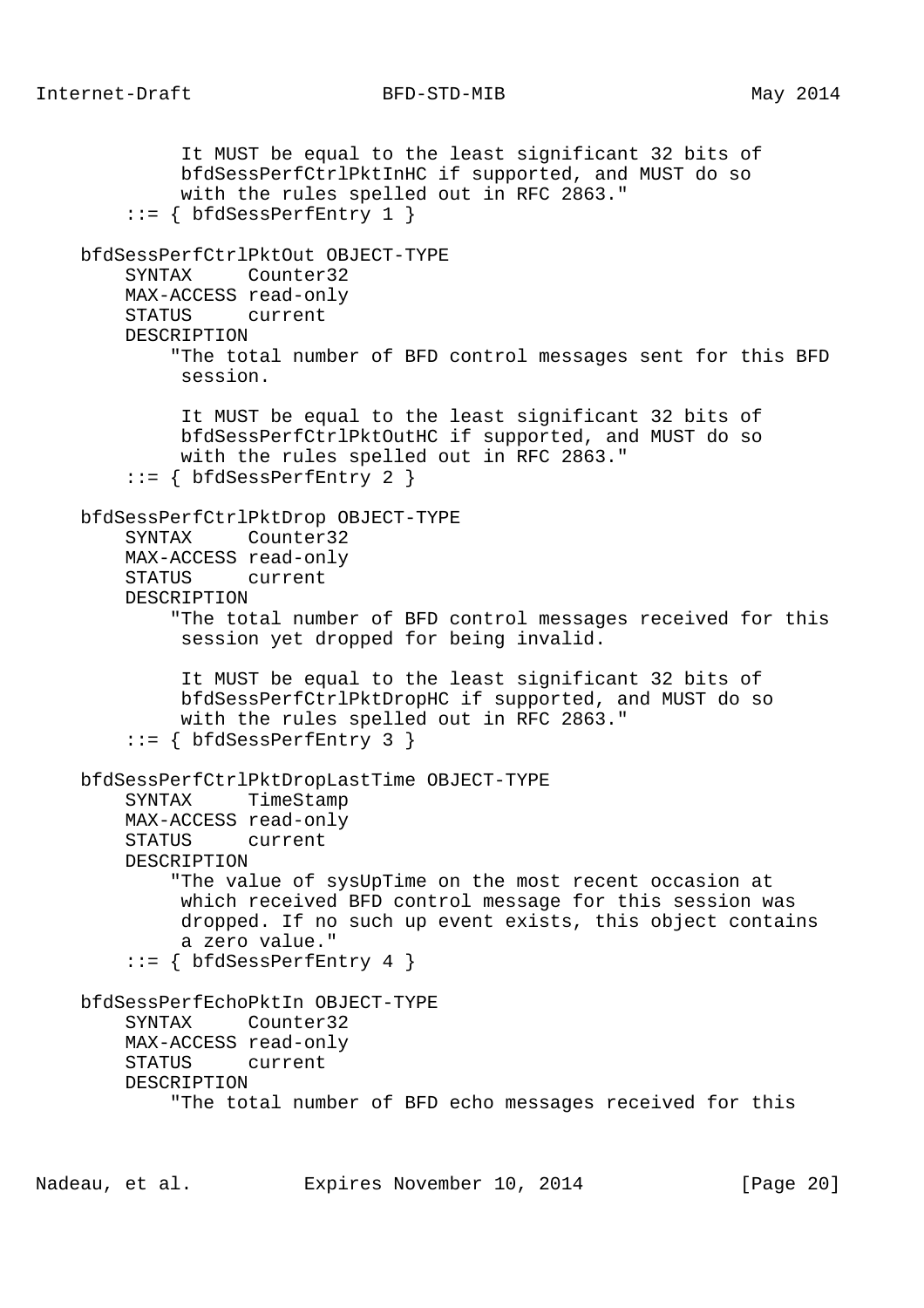```
 BFD session.
          It MUST be equal to the least significant 32 bits of
          bfdSessPerfEchoPktInHC if supported, and MUST do so
          with the rules spelled out in RFC 2863."
    ::= { bfdSessPerfEntry 5 }
 bfdSessPerfEchoPktOut OBJECT-TYPE
     SYNTAX Counter32
     MAX-ACCESS read-only
     STATUS current
     DESCRIPTION
         "The total number of BFD echo messages sent for this BFD
          session.
          It MUST be equal to the least significant 32 bits of
          bfdSessPerfEchoPktOutHC if supported, and MUST do so
          with the rules spelled out in RFC 2863."
     ::= { bfdSessPerfEntry 6 }
 bfdSessPerfEchoPktDrop OBJECT-TYPE
     SYNTAX Counter32
     MAX-ACCESS read-only
     STATUS current
     DESCRIPTION
         "The total number of BFD echo messages received for this
          session yet dropped for being invalid.
          It MUST be equal to the least significant 32 bits of
          bfdSessPerfEchoPktDropHC if supported, and MUST do so
          with the rules spelled out in RFC 2863."
     ::= { bfdSessPerfEntry 7 }
 bfdSessPerfEchoPktDropLastTime OBJECT-TYPE
     SYNTAX TimeStamp
     MAX-ACCESS read-only
     STATUS current
     DESCRIPTION
         "The value of sysUpTime on the most recent occasion at
          which received BFD echo message for this session was
          dropped. If no such up event has been issued, this
          object contains a zero value."
    ::= \{ bfdSessPerfEntry 8 \} bfdSessUpTime OBJECT-TYPE
     SYNTAX TimeStamp
     MAX-ACCESS read-only
     STATUS current
```

```
Nadeau, et al. Expires November 10, 2014 [Page 21]
```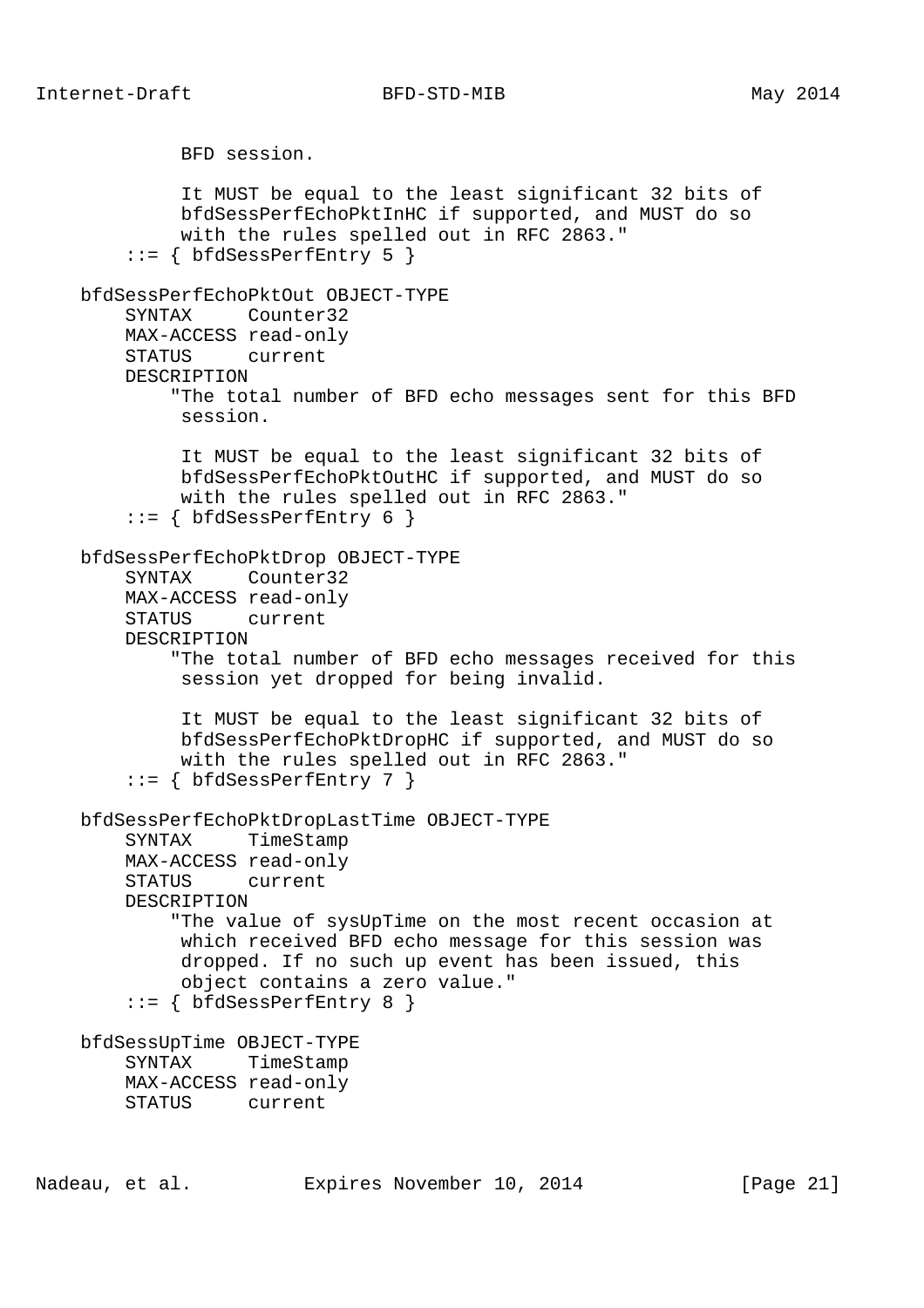```
 DESCRIPTION
         "The value of sysUpTime on the most recent occasion at which
          the session came up. If no such event has been issued,
          this object contains a zero value."
    ::= \{ bfdSessPerfEntry 9 \} bfdSessPerfLastSessDownTime OBJECT-TYPE
     SYNTAX TimeStamp
     MAX-ACCESS read-only
     STATUS current
     DESCRIPTION
         "The value of sysUpTime on the most recent occasion at
          which the last time communication was lost with the
          neighbor. If no down event has been issued this object
          contains a zero value."
    ::= { bfdSessPerfEntry 10 }
 bfdSessPerfLastCommLostDiag OBJECT-TYPE
     SYNTAX IANAbfdDiagTC
     MAX-ACCESS read-only
     STATUS current
     DESCRIPTION
         "The BFD diag code for the last time communication was lost
          with the neighbor. If such an event has not been issued
          this object contains a zero value."
     ::= { bfdSessPerfEntry 11 }
 bfdSessPerfSessUpCount OBJECT-TYPE
     SYNTAX Counter32
     MAX-ACCESS read-only
     STATUS current
     DESCRIPTION
         "The number of times this session has gone into the Up
          state since the system last rebooted."
     ::= { bfdSessPerfEntry 12 }
 bfdSessPerfDiscTime OBJECT-TYPE
     SYNTAX TimeStamp
     MAX-ACCESS read-only
     STATUS current
     DESCRIPTION
         "The value of sysUpTime on the most recent occasion at
          which any one or more of the session counters suffered
          a discontinuity.
          The relevant counters are the specific instances associated
          with this BFD session of any Counter32 object contained in
          the BfdSessPerfTable. If no such discontinuities have
```
Nadeau, et al. Expires November 10, 2014 [Page 22]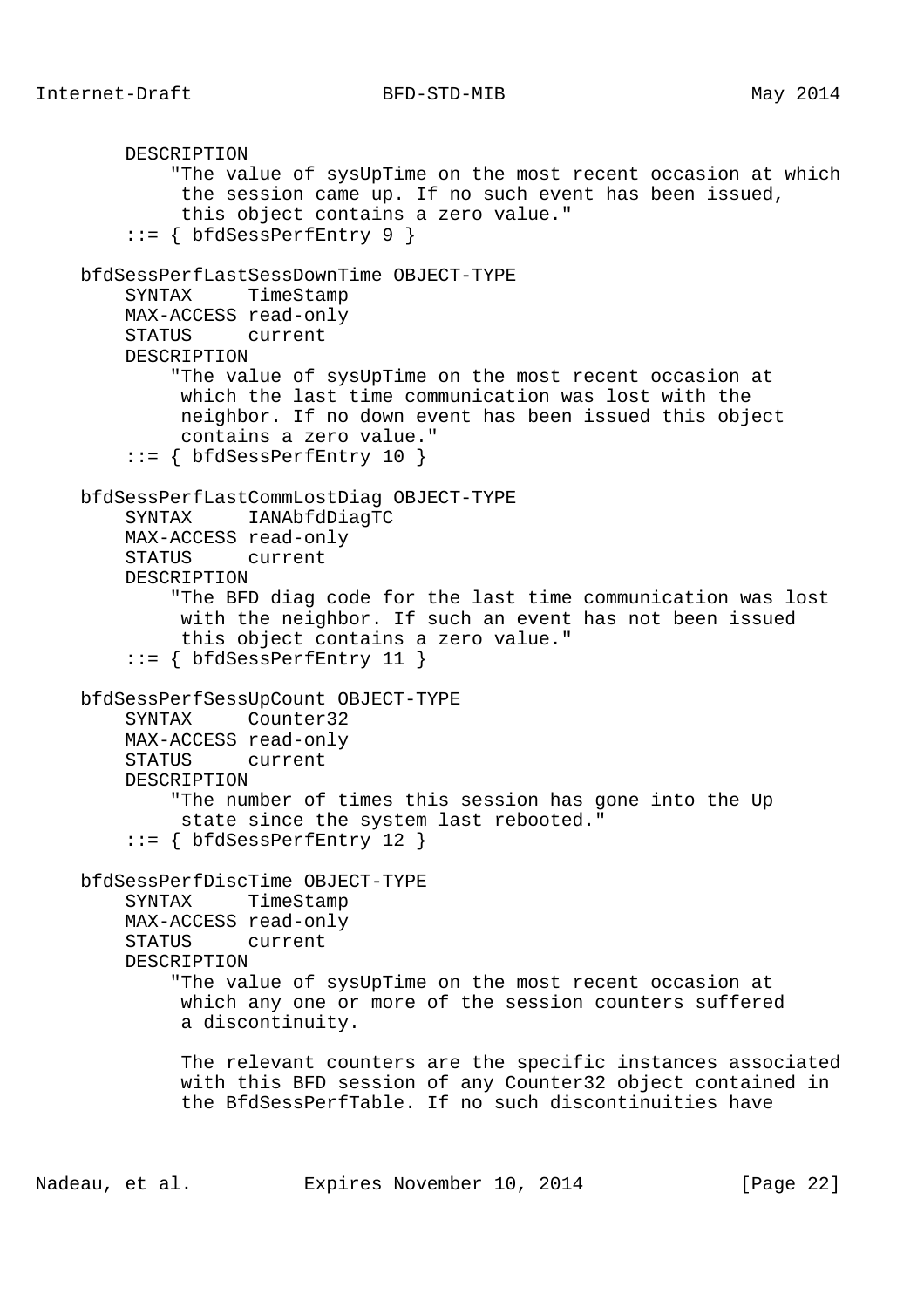occurred since the last re-initialization of the local management subsystem, then this object contains a zero value." ::= { bfdSessPerfEntry 13 } bfdSessPerfCtrlPktInHC OBJECT-TYPE SYNTAX Counter64 MAX-ACCESS read-only STATUS current DESCRIPTION "This value represents the total number of BFD control messages received for this BFD session. The least significant 32 bits MUST equal to bfdSessPerfCtrlPktIn, and MUST do so with the rules spelled out in RFC 2863." ::= { bfdSessPerfEntry 14 } bfdSessPerfCtrlPktOutHC OBJECT-TYPE SYNTAX Counter64 MAX-ACCESS read-only STATUS current DESCRIPTION "This value represents the total number of BFD control messages transmitted for this BFD session. The least significant 32 bits MUST equal to bfdSessPerfCtrlPktOut, and MUST do so with the rules spelled out in RFC 2863." ::= { bfdSessPerfEntry 15 } bfdSessPerfCtrlPktDropHC OBJECT-TYPE SYNTAX Counter64 MAX-ACCESS read-only STATUS current DESCRIPTION "This value represents the total number of BFD control messages received for this BFD session yet dropped for being invalid. The least significant 32 bits MUST equal to bfdSessPerfCtrlPktDrop, and MUST do so with the rules spelled out in RFC 2863."  $::=$  { bfdSessPerfEntry 16 } bfdSessPerfEchoPktInHC OBJECT-TYPE SYNTAX Counter64 MAX-ACCESS read-only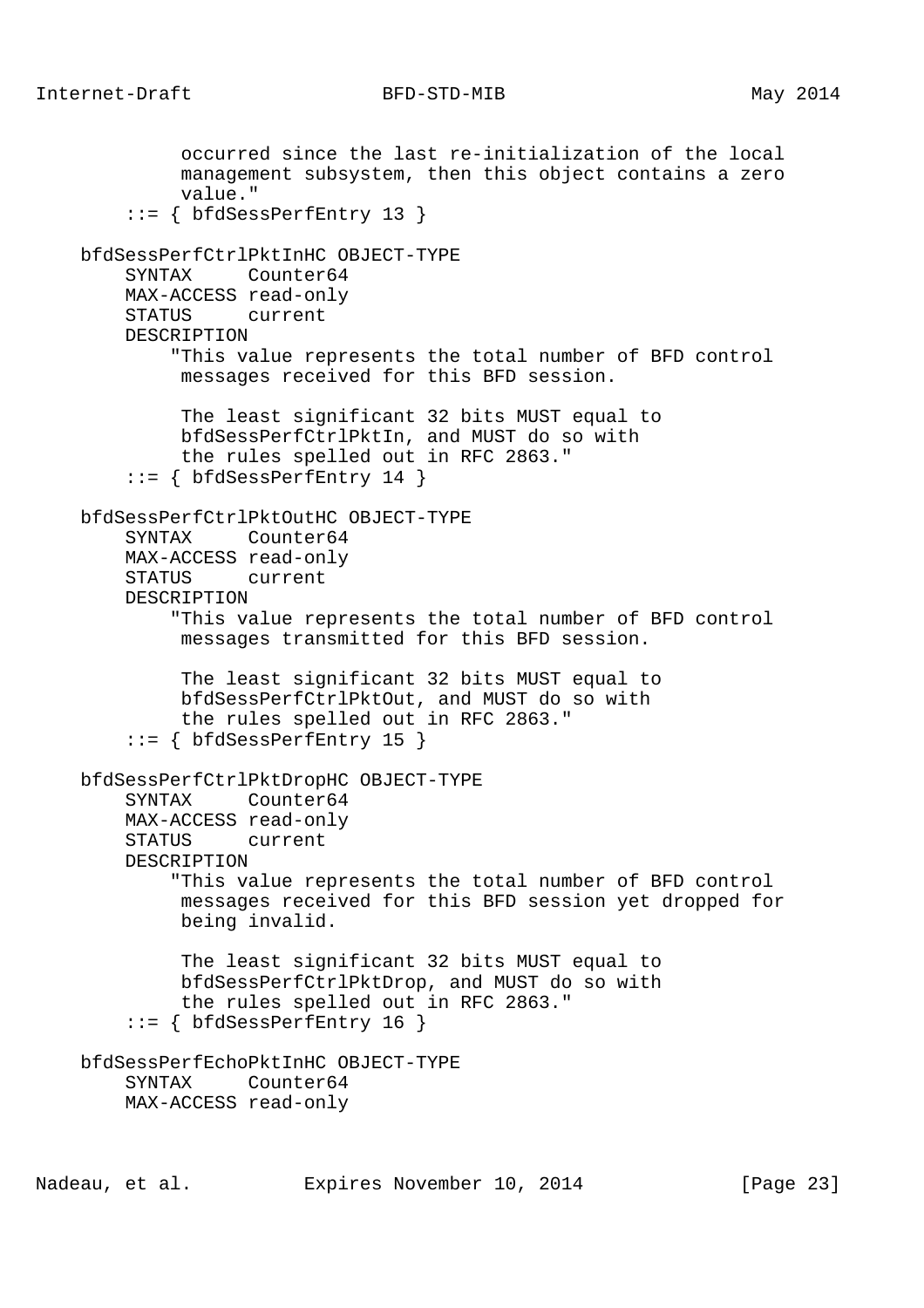STATUS current DESCRIPTION "This value represents the total number of BFD echo messages received for this BFD session. The least significant 32 bits MUST equal to bfdSessPerfEchoPktIn, and MUST do so with the rules spelled out in RFC 2863." ::= { bfdSessPerfEntry 17 } bfdSessPerfEchoPktOutHC OBJECT-TYPE SYNTAX Counter64 MAX-ACCESS read-only STATUS current DESCRIPTION "This value represents the total number of BFD echo messages transmitted for this BFD session. The least significant 32 bits MUST equal to bfdSessPerfEchoPktOut, and MUST do so with the rules spelled out in RFC 2863." ::= { bfdSessPerfEntry 18 } bfdSessPerfEchoPktDropHC OBJECT-TYPE SYNTAX Counter64 MAX-ACCESS read-only STATUS current DESCRIPTION "This value represents the total number of BFD echo messages received for this BFD session yet dropped for being invalid. The least significant 32 bits MUST equal to bfdSessPerfEchoPktDrop, and MUST do so with the rules spelled out in RFC 2863." ::= { bfdSessPerfEntry 19 } -- BFD Session Discriminator Mapping Table bfdSessDiscMapTable OBJECT-TYPE SYNTAX SEQUENCE OF BfdSessDiscMapEntry MAX-ACCESS not-accessible STATUS current DESCRIPTION "The BFD Session Discriminator Mapping Table maps a local discriminator value to associated BFD session's bfdSessIndex found in the bfdSessionTable."  $::=$  { bfdObjects 4 }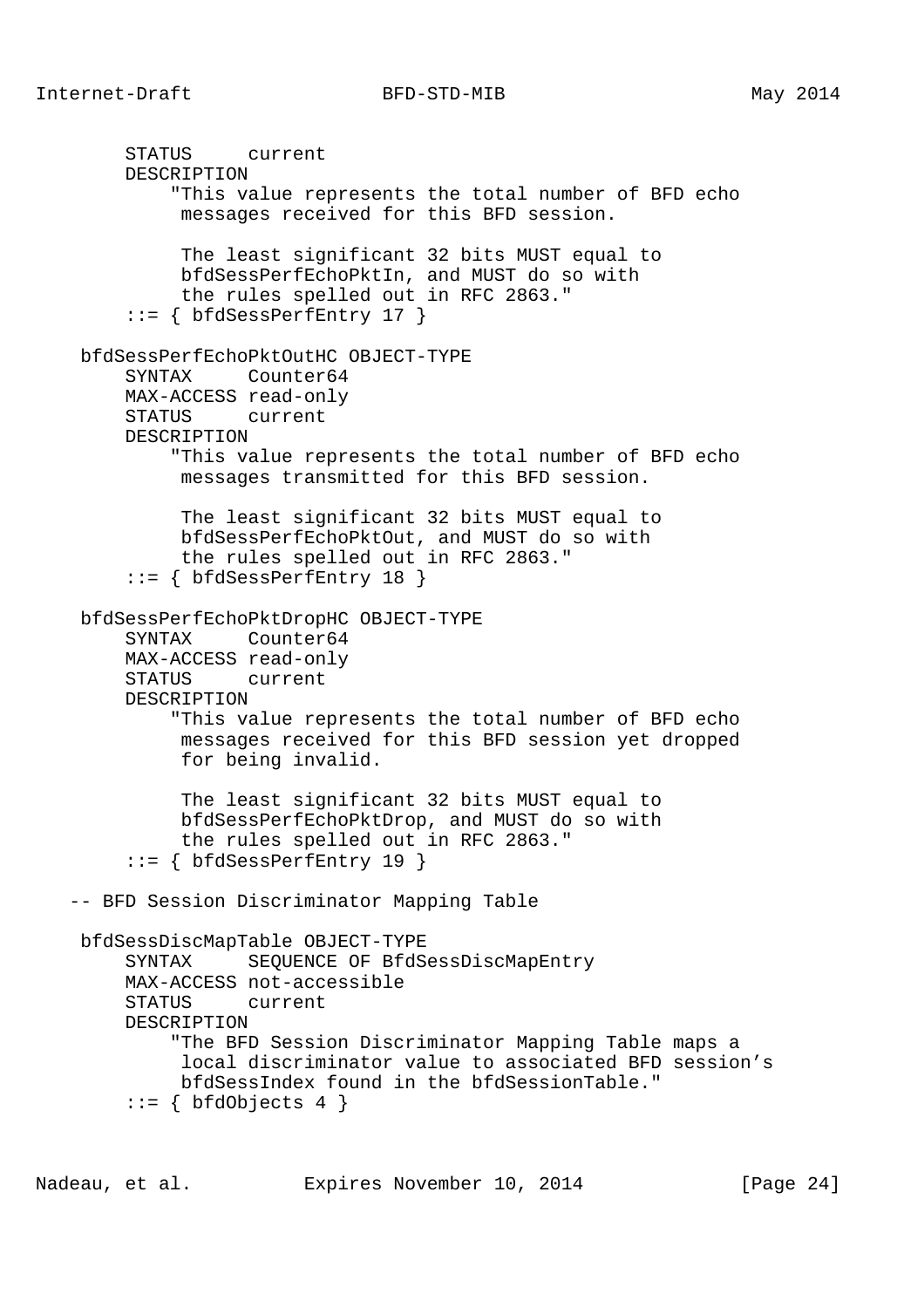```
 bfdSessDiscMapEntry OBJECT-TYPE
     SYNTAX BfdSessDiscMapEntry
     MAX-ACCESS not-accessible
     STATUS current
     DESCRIPTION
          "The BFD Session Discriminator Mapping Entry
          specifies a mapping between a local discriminator
           and a BFD session."
     INDEX { bfdSessDiscriminator }
      ::= { bfdSessDiscMapTable 1 }
 BfdSessDiscMapEntry ::= SEQUENCE {
     bfdSessDiscMapIndex BfdSessIndexTC
  }
 bfdSessDiscMapIndex OBJECT-TYPE
     SYNTAX BfdSessIndexTC
     MAX-ACCESS read-only
     STATUS current
     DESCRIPTION
          "This object specifies a mapping between a
          local discriminator and a BFD Session in
          the BfdSessTable."
      ::= { bfdSessDiscMapEntry 1 }
 -- BFD Session IP Mapping Table
 bfdSessIpMapTable OBJECT-TYPE
     SYNTAX SEQUENCE OF BfdSessIpMapEntry
     MAX-ACCESS not-accessible
     STATUS current
     DESCRIPTION
          "The BFD Session IP Mapping Table maps given
          bfdSessInterface, bfdSessSrcAddrType, bfdSessSrcAddr,
          bfdSessDstAddrType and bfdSessDstAddr
          to an associated BFD session found in the
          bfdSessionTable."
     ::= { bfdObjects 5 }
 bfdSessIpMapEntry OBJECT-TYPE
     SYNTAX BfdSessIpMapEntry
     MAX-ACCESS not-accessible
     STATUS current
     DESCRIPTION
          "The BFD Session IP Map Entry contains a mapping
          from the IP information for a session, to the session
          in the bfdSessionTable."
      INDEX {
```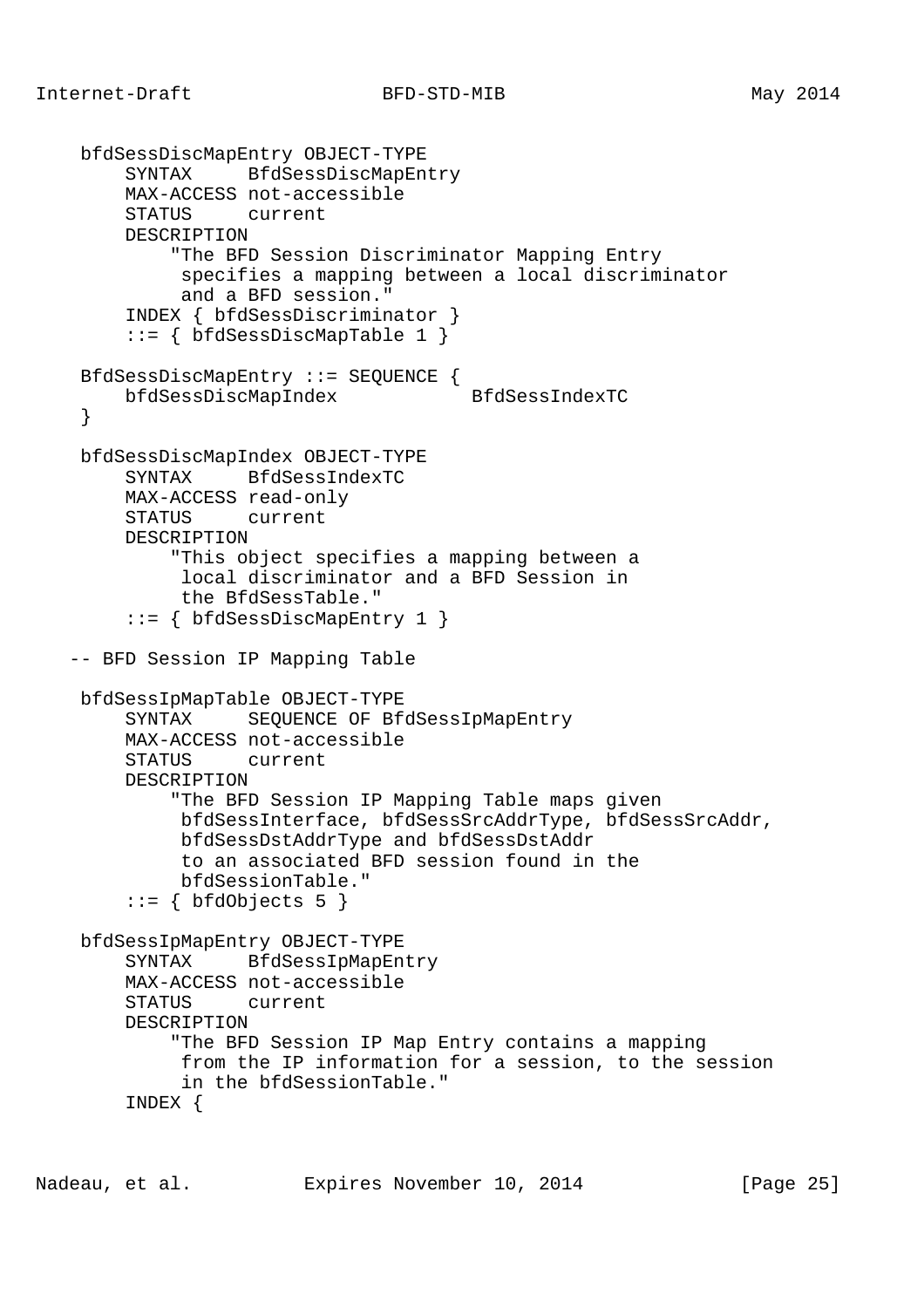```
 bfdSessInterface,
            bfdSessSrcAddrType,
            bfdSessSrcAddr,
            bfdSessDstAddrType,
            bfdSessDstAddr
         }
        ::= { bfdSessIpMapTable 1 }
    BfdSessIpMapEntry ::= SEQUENCE {
        bfdSessIpMapIndex BfdSessIndexTC
    }
    bfdSessIpMapIndex OBJECT-TYPE
        SYNTAX BfdSessIndexTC
        MAX-ACCESS read-only
        STATUS current
        DESCRIPTION
             "This object specifies the BfdSessIndexTC referred
             to by the indexes of this row. In essence, a mapping is
             provided between these indexes and the BfdSessTable."
        ::= \{ bfdSessIpMapEntry 1 \} -- Notification Configuration
    bfdSessUp NOTIFICATION-TYPE
        OBJECTS {
            bfdSessDiag, -- low range value
            bfdSessDiag -- high range value
 }
        STATUS current
        DESCRIPTION
             "This notification is generated when the
             bfdSessState object for one or more contiguous
              entries in bfdSessTable are about to enter the up(4)
              state from some other state. The included values of
             bfdSessDiag MUST both be set equal to this
            new state (i.e: up(4)). The two instances of
             bfdSessDiag in this notification indicate the range
             of indexes that are affected. Note that all the indexes
             of the two ends of the range can be derived from the
              instance identifiers of these two objects. For the
             cases where a contiguous range of sessions
             have transitioned into the up(4) state at roughly
             the same time, the device SHOULD issue a single
             notification for each range of contiguous indexes in
              an effort to minimize the emission of a large number
              of notifications. If a notification has to be
              issued for just a single bfdSessEntry, then
```
Nadeau, et al. **Expires November 10, 2014** [Page 26]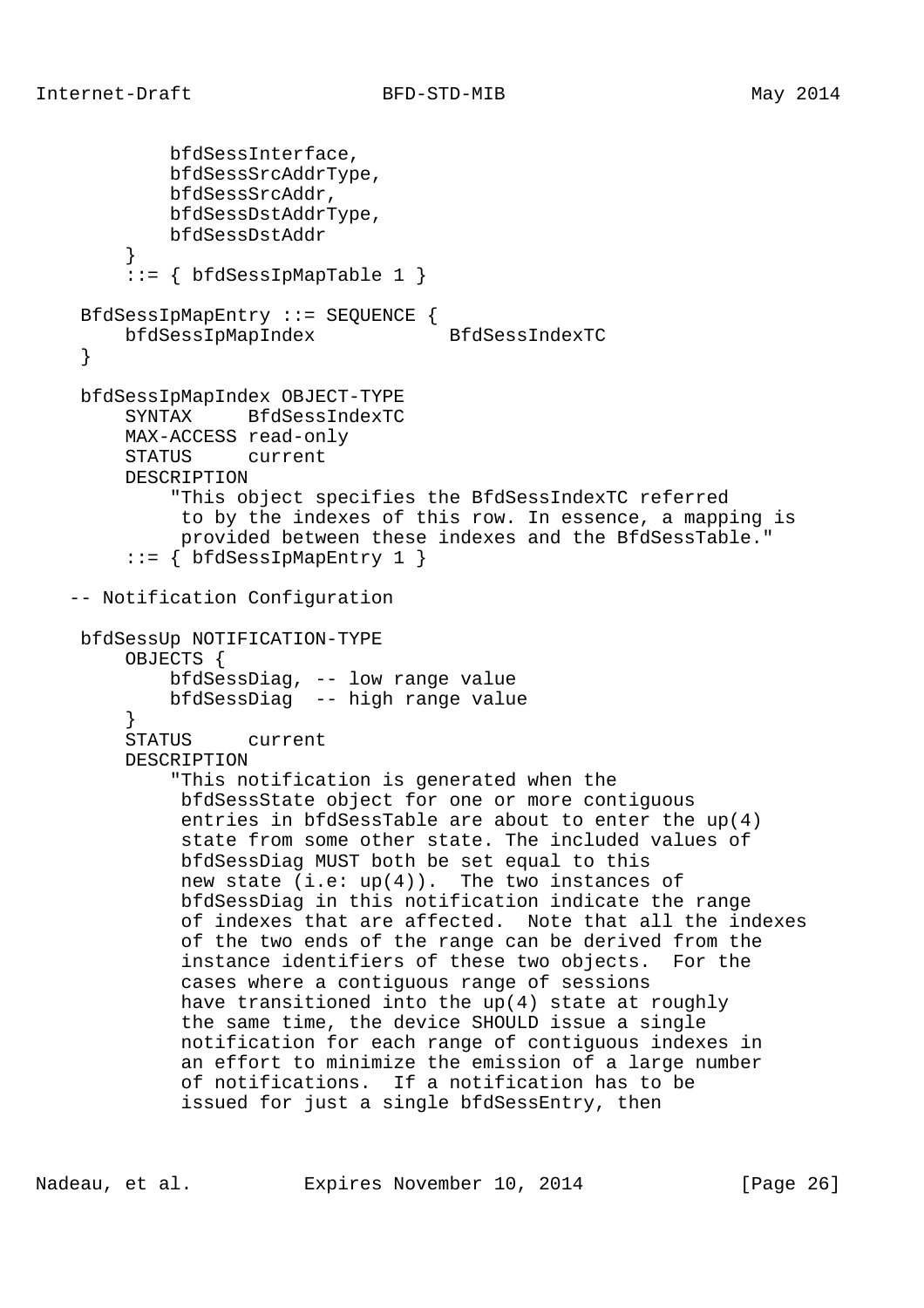```
 the instance identifier (and values) of the two
             bfdSessDiag objects MUST be the identical."
         ::= { bfdNotifications 1 }
    bfdSessDown NOTIFICATION-TYPE
        OBJECTS {
             bfdSessDiag, -- low range value
            bfdSessDiag -- high range value
 }
        STATUS current
        DESCRIPTION
             "This notification is generated when the
             bfdSessState object for one or more contiguous
              entries in bfdSessTable are about to enter the down(2)
              or adminDown(1) states from some other state. The included
             values of bfdSessDiag MUST both be set equal to this new
              state (i.e: down(2) or adminDown(1)). The two instances
              of bfdSessDiag in this notification indicate the range
              of indexes that are affected. Note that all the indexes
             of the two ends of the range can be derived from the
              instance identifiers of these two objects. For
             cases where a contiguous range of sessions
             have transitioned into the down(2) or adminDown(1) states
             at roughly the same time, the device SHOULD issue a single
             notification for each range of contiguous indexes in
              an effort to minimize the emission of a large number
              of notifications. If a notification has to be
              issued for just a single bfdSessEntry, then
             the instance identifier (and values) of the two
             bfdSessDiag objects MUST be the identical."
        ::= { bfdNotifications 2 }
   -- Module compliance.
    bfdGroups
        OBJECT IDENTIFIER ::= { bfdConformance 1 }
    bfdCompliances
       OBJECT IDENTIFIER ::= { bfdConformance 2 }
   -- Compliance requirement for fully compliant implementations.
    bfdModuleFullCompliance MODULE-COMPLIANCE
        STATUS current
        DESCRIPTION
             "Compliance statement for agents that provide full
             support for the BFD-MIB module. Such devices can
              then be monitored and also be configured using
```
Nadeau, et al. Expires November 10, 2014 [Page 27]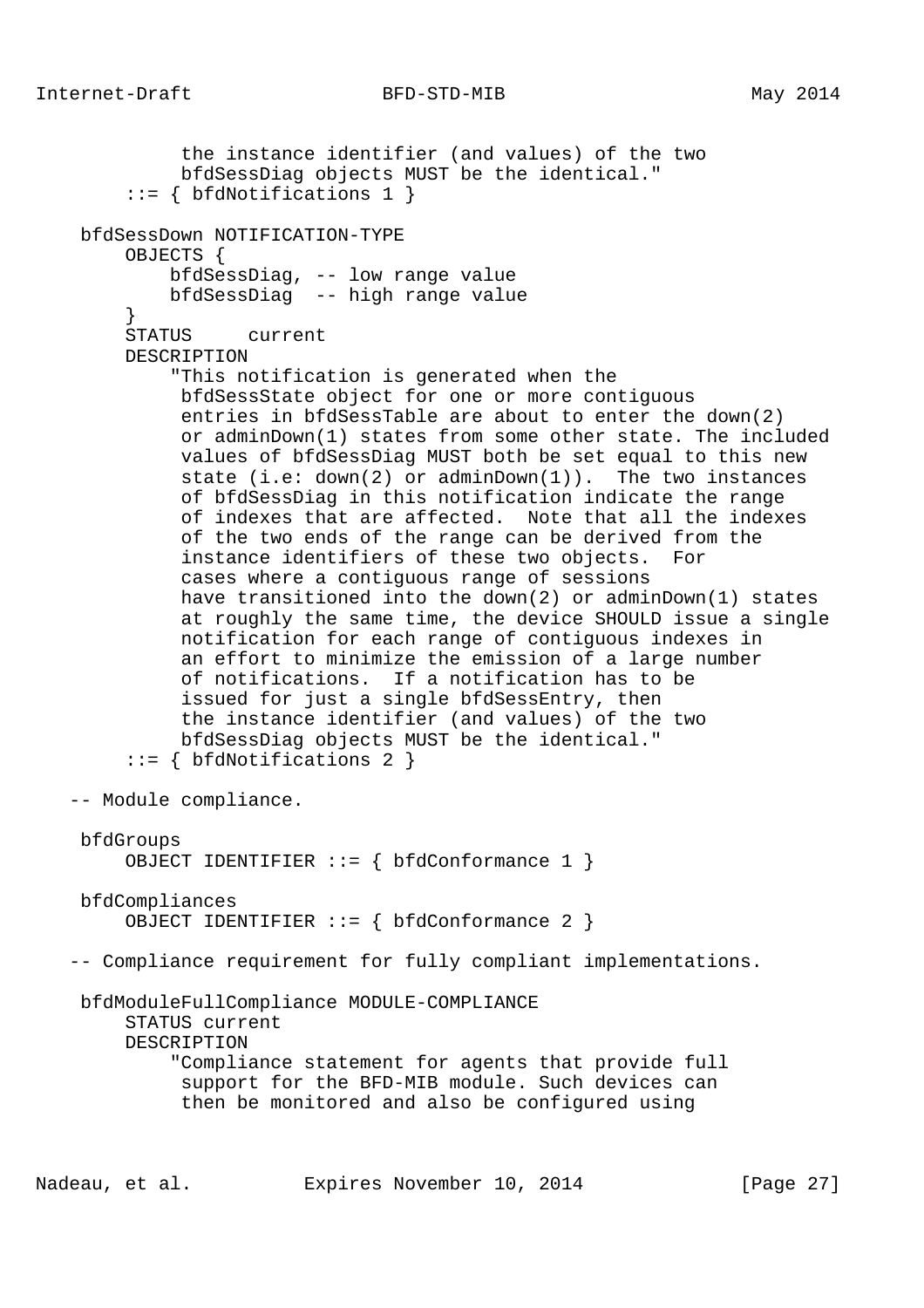this MIB module." MODULE -- This module. MANDATORY-GROUPS { bfdSessionGroup, bfdSessionReadOnlyGroup, bfdSessionPerfGroup, bfdNotificationGroup } GROUP bfdSessionPerfHCGroup DESCRIPTION "This group is mandatory for all systems that are able to support the Counter64 date type." OBJECT bfdSessSrcAddrType SYNTAX InetAddressType { unknown(0), ipv4(1),  $ipv6(2)$ ,  $ipv6z(4)$  } DESCRIPTION "Only unknown(0), ipv4(1), ipv6(2) and ipv6z(4) support are required. ipv4z(3) is not required and dns(16) is not allowed." OBJECT bfdSessSrcAddr<br>SYNTAX InetAddress (S  $IntAddress (SIZE (0|4|16|20))$  DESCRIPTION "An implementation is only required to support  $unknown(0)$ ,  $ipv4(1)$ ,  $ipv6(2)$  and  $ipv6z(4)$  sizes." OBJECT bfdSessDstAddrType SYNTAX InetAddressType { unknown(0), ipv4(1),  $ipv6(2)$ ,  $ipv6z(4)$  } DESCRIPTION "Only unknown(0),  $ipv4(1)$ ,  $ipv6(2)$  and  $ipv6z(4)$  support are required. ipv4z(3) is not required and dns(16) is not allowed." OBJECT bfdSessDstAddr<br>SYNTAX InetAddress (S InetAddress (SIZE  $(0|4|16|20)$ ) DESCRIPTION "An implementation is only required to support  $unknown(0)$ ,  $ipv4(1)$ ,  $ipv6(2)$  and  $ipv6z(4)$  sizes." OBJECT bfdSessRowStatus SYNTAX RowStatus {  $active(1)$ ,  $notInService(2)$  } WRITE-SYNTAX RowStatus  $\{$  active(1), notInService(2), createAndGo(4), destroy(6) } DESCRIPTION "Support for createAndWait and notReady is not required."  $::= \{ bfdCompliances 1 \}$ 

Nadeau, et al. Expires November 10, 2014 [Page 28]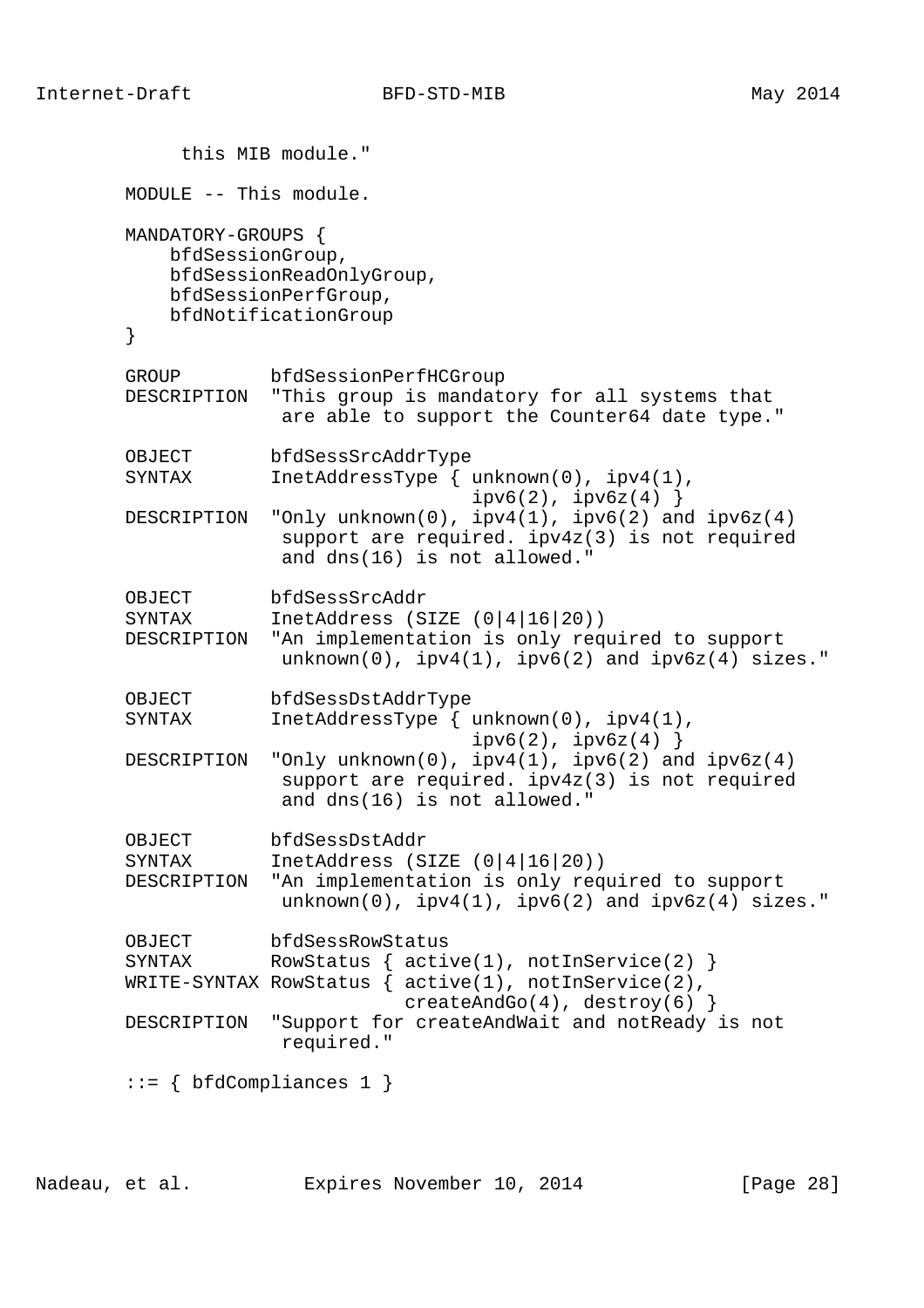```
 bfdModuleReadOnlyCompliance MODULE-COMPLIANCE
     STATUS current
     DESCRIPTION
         "Compliance requirement for implementations that only
         provide read-only support for BFD-MIB. Such devices
         can then be monitored but cannot be configured using
         this MIB module."
     MODULE -- This module.
     MANDATORY-GROUPS {
        bfdSessionGroup,
        bfdSessionReadOnlyGroup,
        bfdSessionPerfGroup,
        bfdNotificationGroup
     }
     GROUP bfdSessionPerfHCGroup
     DESCRIPTION "This group is mandatory for all systems that
                 are able to support the Counter64 date type."
     OBJECT bfdSessVersionNumber
     MIN-ACCESS read-only
     DESCRIPTION "Write access is not required."
     OBJECT bfdSessType
    MIN-ACCESS read-only
    DESCRIPTION "Write access is not required."
    OBJECT bfdSessDiscriminator
    MIN-ACCESS read-only
    DESCRIPTION "Write access is not required."
     OBJECT bfdSessDestinationUdpPort
     MIN-ACCESS read-only
    DESCRIPTION "Write access is not required."
     OBJECT bfdSessSourceUdpPort
    MIN-ACCESS read-only
    DESCRIPTION "Write access is not required."
    OBJECT bfdSessEchoSourceUdpPort
   MIN-ACCESS read-only
    DESCRIPTION "Write access is not required."
     OBJECT bfdSessAdminStatus
    MIN-ACCESS read-only
    DESCRIPTION "Write access is not required."
```
Nadeau, et al. Expires November 10, 2014 [Page 29]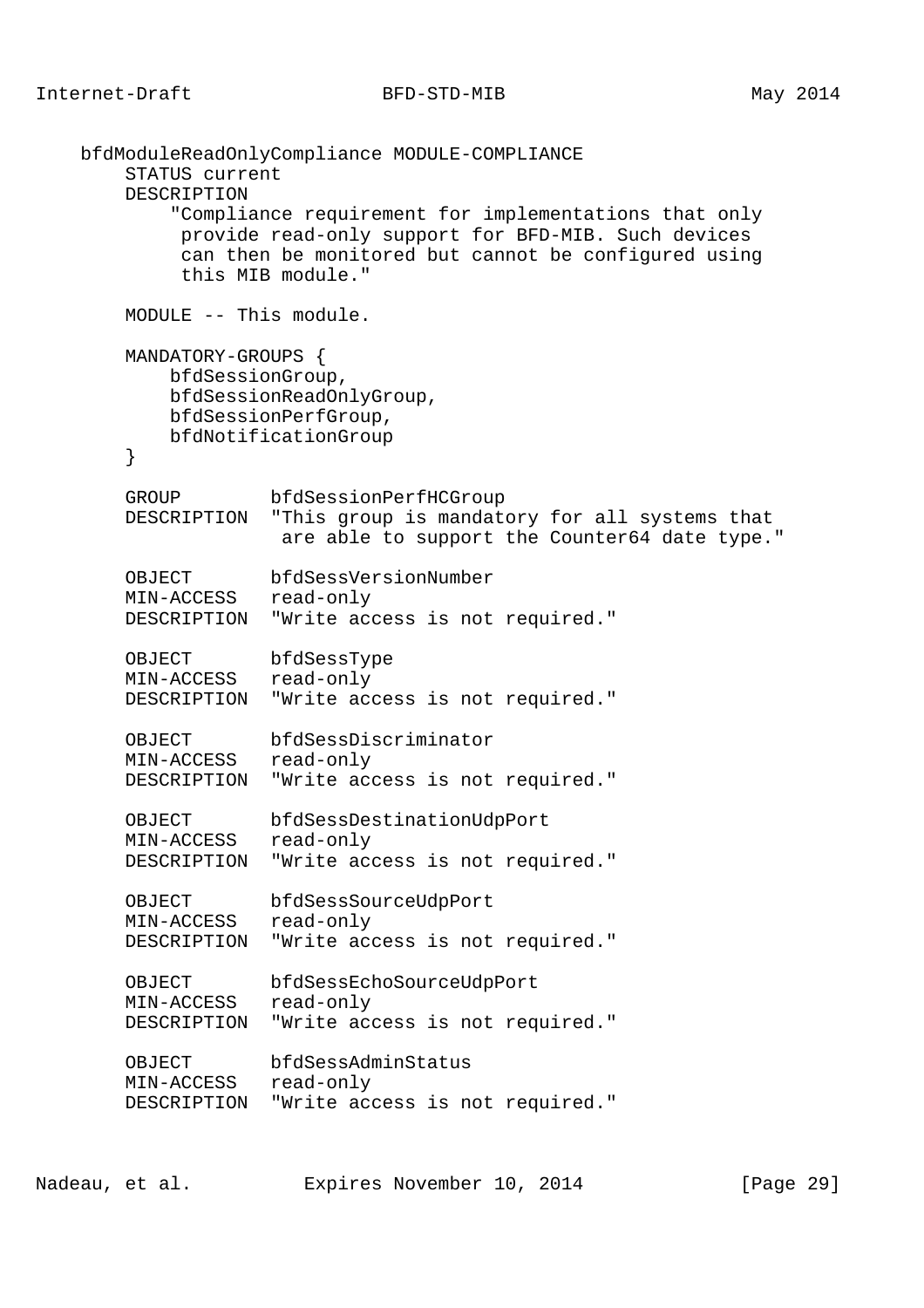OBJECT bfdSessOperMode MIN-ACCESS read-only DESCRIPTION "Write access is not required." OBJECT bfdSessDemandModeDesiredFlag MIN-ACCESS read-only DESCRIPTION "Write access is not required." OBJECT bfdSessControlPlaneIndepFlag MIN-ACCESS read-only DESCRIPTION "Write access is not required." OBJECT bfdSessMultipointFlag MIN-ACCESS read-only DESCRIPTION "Write access is not required." OBJECT bfdSessInterface MIN-ACCESS read-only DESCRIPTION "Write access is not required." OBJECT bfdSessSrcAddrType SYNTAX InetAddressType { unknown(0), ipv4(1),  $ipv6(2)$ ,  $ipv6z(4)$  } MIN-ACCESS read-only DESCRIPTION "Only unknown(0),  $ipv4(1)$ ,  $ipv6(2)$  and  $ipv6z(4)$  support are required. ipv4z(3) is not required and dns(16) is not allowed." OBJECT bfdSessSrcAddr<br>SYNTAX InetAddress (S InetAddress (SIZE  $(0|4|16|20)$ ) MIN-ACCESS read-only DESCRIPTION "An implementation is only required to support  $unknown(0)$ ,  $ipv4(1)$ ,  $ipv6(2)$  and  $ipv6z(4)$  sizes." OBJECT bfdSessDstAddrType SYNTAX InetAddressType { unknown(0), ipv4(1),  $ipv6(2)$ ,  $ipv6z(4)$  } MIN-ACCESS read-only DESCRIPTION "Only unknown(0), ipv4(1), ipv6(2) and ipv6z(4) support are required. ipv4z(3) is not required and dns(16) is not allowed." OBJECT bfdSessDstAddr SYNTAX InetAddress (SIZE (0|4|16|20)) MIN-ACCESS read-only DESCRIPTION "An implementation is only required to support  $unknown(0)$ ,  $ipv4(1)$ ,  $ipv6(2)$  and  $ipv6z(4)$  sizes."

Nadeau, et al. **Expires November 10, 2014** [Page 30]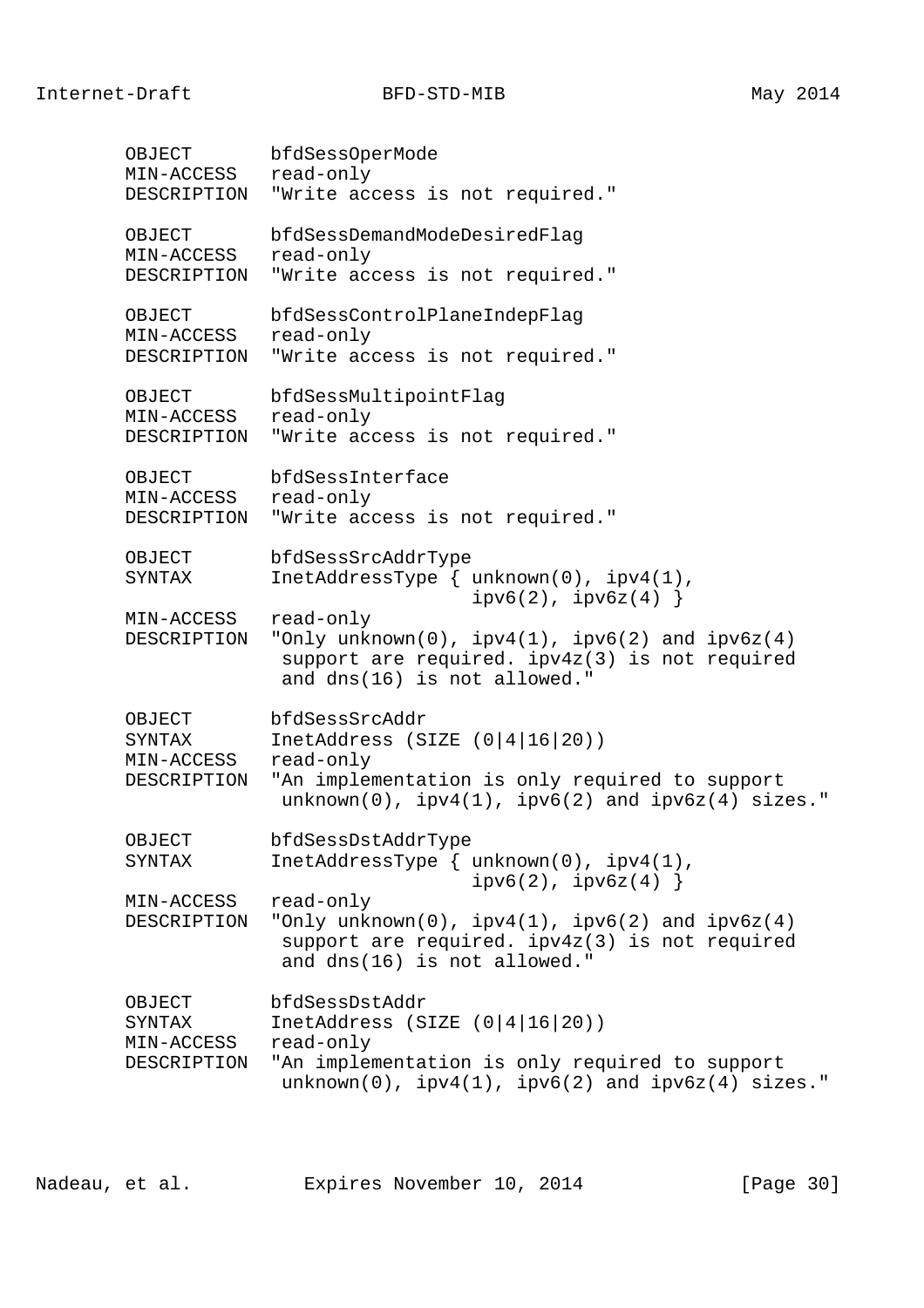| OBJECT      | bfdSessGTSM                     |
|-------------|---------------------------------|
| MIN-ACCESS  | read-only                       |
| DESCRIPTION | "Write access is not required." |
| OBJECT      | bfdSessGTSMTTL                  |
| MIN-ACCESS  | read-only                       |
| DESCRIPTION | "Write access is not required." |
| OBJECT      | bfdSessDesiredMinTxInterval     |
| MIN-ACCESS  | read-only                       |
| DESCRIPTION | "Write access is not required." |
| OBJECT      | bfdSessReqMinRxInterval         |
| MIN-ACCESS  | read-only                       |
| DESCRIPTION | "Write access is not required." |
| OBJECT      | bfdSessReqMinEchoRxInterval     |
| MIN-ACCESS  | read-only                       |
| DESCRIPTION | "Write access is not required." |
| OBJECT      | bfdSessDetectMult               |
| MIN-ACCESS  | read-only                       |
| DESCRIPTION | "Write access is not required." |
| OBJECT      | bfdSessAuthPresFlag             |
| MIN-ACCESS  | read-only                       |
| DESCRIPTION | "Write access is not required." |
| OBJECT      | bfdSessAuthenticationType       |
| MIN-ACCESS  | read-only                       |
| DESCRIPTION | "Write access is not required." |
| OBJECT      | bfdSessAuthenticationKeyID      |
| MIN-ACCESS  | read-only                       |
| DESCRIPTION | "Write access is not required." |
| OBJECT      | bfdSessAuthenticationKey        |
| MIN-ACCESS  | read-only                       |
| DESCRIPTION | "Write access is not required." |
| OBJECT      | bfdSessStorageType              |
| MIN-ACCESS  | read-only                       |
| DESCRIPTION | "Write access is not required." |
| OBJECT      | bfdSessRowStatus                |
| SYNTAX      | RowStatus $\{$ active(1) $\}$   |
| MIN-ACCESS  | read-only                       |
| DESCRIPTION | "Write access is not required." |

Nadeau, et al. Expires November 10, 2014 [Page 31]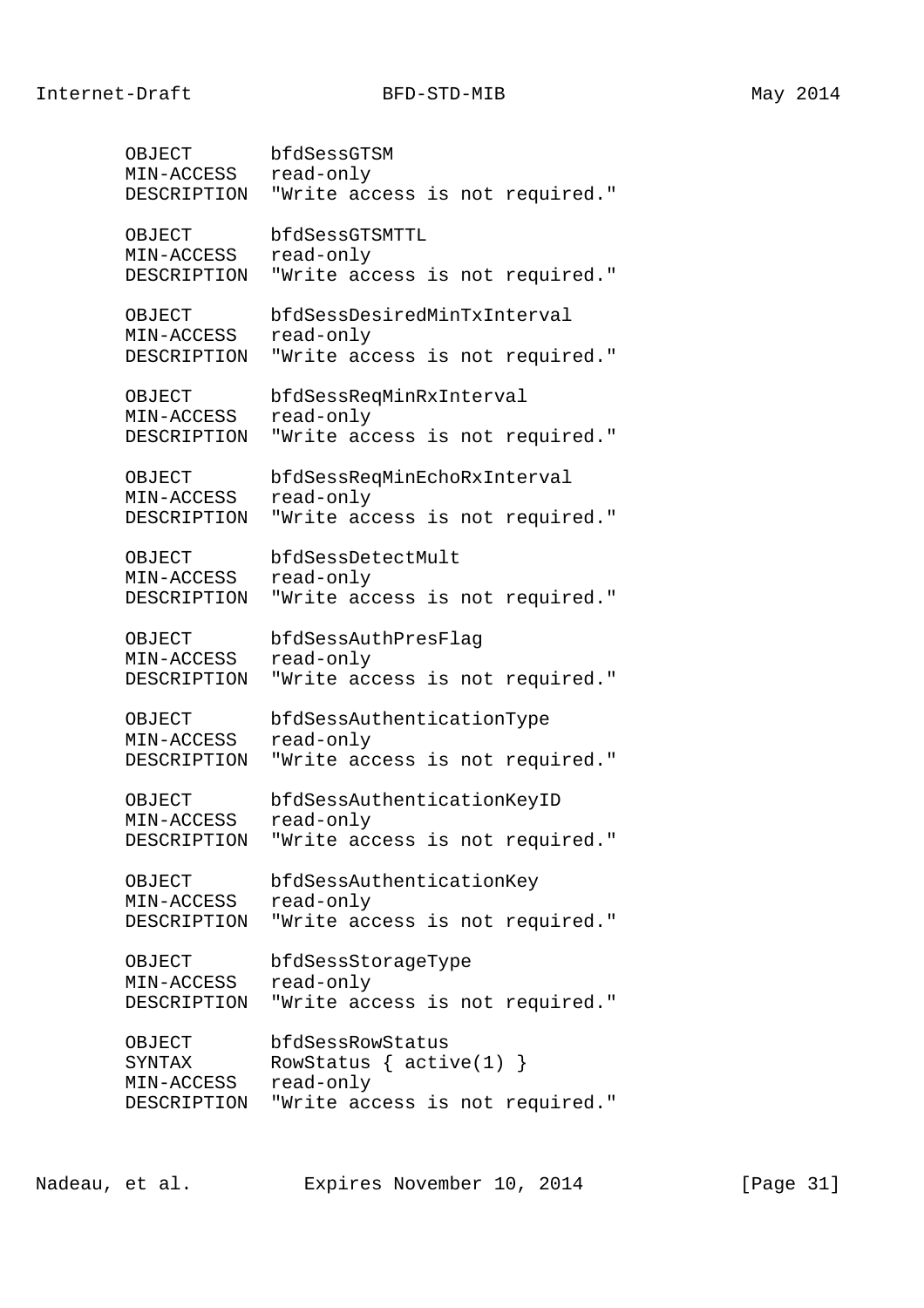```
 ::= { bfdCompliances 2 }
 -- Units of conformance.
 bfdSessionGroup OBJECT-GROUP
      OBJECTS {
          bfdAdminStatus,
          bfdOperStatus,
          bfdNotificationsEnable,
          bfdSessVersionNumber,
          bfdSessType,
          bfdSessIndexNext,
          bfdSessDiscriminator,
          bfdSessDestinationUdpPort,
          bfdSessSourceUdpPort,
          bfdSessEchoSourceUdpPort,
          bfdSessAdminStatus,
          bfdSessOperStatus,
          bfdSessOperMode,
          bfdSessDemandModeDesiredFlag,
          bfdSessControlPlaneIndepFlag,
          bfdSessMultipointFlag,
          bfdSessInterface,
          bfdSessSrcAddrType,
          bfdSessSrcAddr,
          bfdSessDstAddrType,
          bfdSessDstAddr,
          bfdSessGTSM,
          bfdSessGTSMTTL,
          bfdSessDesiredMinTxInterval,
          bfdSessReqMinRxInterval,
          bfdSessReqMinEchoRxInterval,
          bfdSessDetectMult,
          bfdSessAuthPresFlag,
          bfdSessAuthenticationType,
          bfdSessAuthenticationKeyID,
          bfdSessAuthenticationKey,
          bfdSessStorageType,
          bfdSessRowStatus
      }
      STATUS current
      DESCRIPTION
          "Collection of objects needed for BFD sessions."
     ::= \{ \text{bfGrows 1} \} bfdSessionReadOnlyGroup OBJECT-GROUP
      OBJECTS {
          bfdSessRemoteDiscr,
```
Nadeau, et al. **Expires November 10, 2014** [Page 32]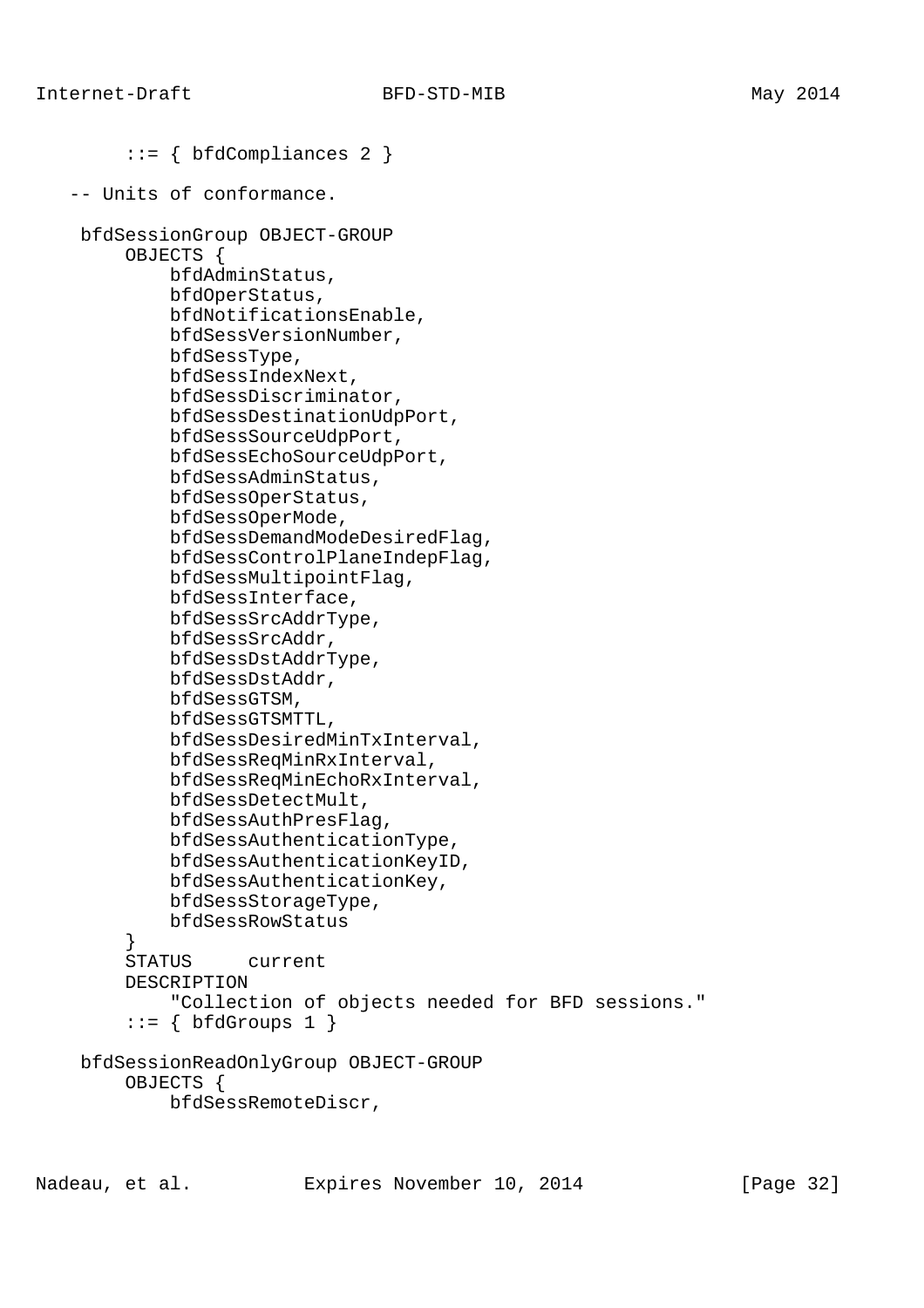```
 bfdSessState,
             bfdSessRemoteHeardFlag,
             bfdSessDiag,
             bfdSessNegotiatedInterval,
             bfdSessNegotiatedEchoInterval,
             bfdSessNegotiatedDetectMult,
             bfdSessDiscMapIndex,
             bfdSessIpMapIndex
 }
         STATUS current
         DESCRIPTION
             "Collection of read-only objects needed for BFD sessions."
        ::= \{ \text{bfGrows } 2 \} bfdSessionPerfGroup OBJECT-GROUP
         OBJECTS {
             bfdSessPerfCtrlPktIn,
             bfdSessPerfCtrlPktOut,
             bfdSessPerfCtrlPktDrop,
             bfdSessPerfCtrlPktDropLastTime,
             bfdSessPerfEchoPktIn,
             bfdSessPerfEchoPktOut,
             bfdSessPerfEchoPktDrop,
             bfdSessPerfEchoPktDropLastTime,
             bfdSessUpTime,
             bfdSessPerfLastSessDownTime,
             bfdSessPerfLastCommLostDiag,
             bfdSessPerfSessUpCount,
        bfdSessPerfDiscTime}
 }
         STATUS current
         DESCRIPTION
             "Collection of objects needed to monitor the
             performance of BFD sessions."
        ::= { bfdGroups 3 }
    bfdSessionPerfHCGroup OBJECT-GROUP
         OBJECTS {
             bfdSessPerfCtrlPktInHC,
             bfdSessPerfCtrlPktOutHC,
             bfdSessPerfCtrlPktDropHC,
             bfdSessPerfEchoPktInHC,
             bfdSessPerfEchoPktOutHC,
             bfdSessPerfEchoPktDropHC
         }
         STATUS current
         DESCRIPTION
```
Nadeau, et al. **Expires November 10, 2014** [Page 33]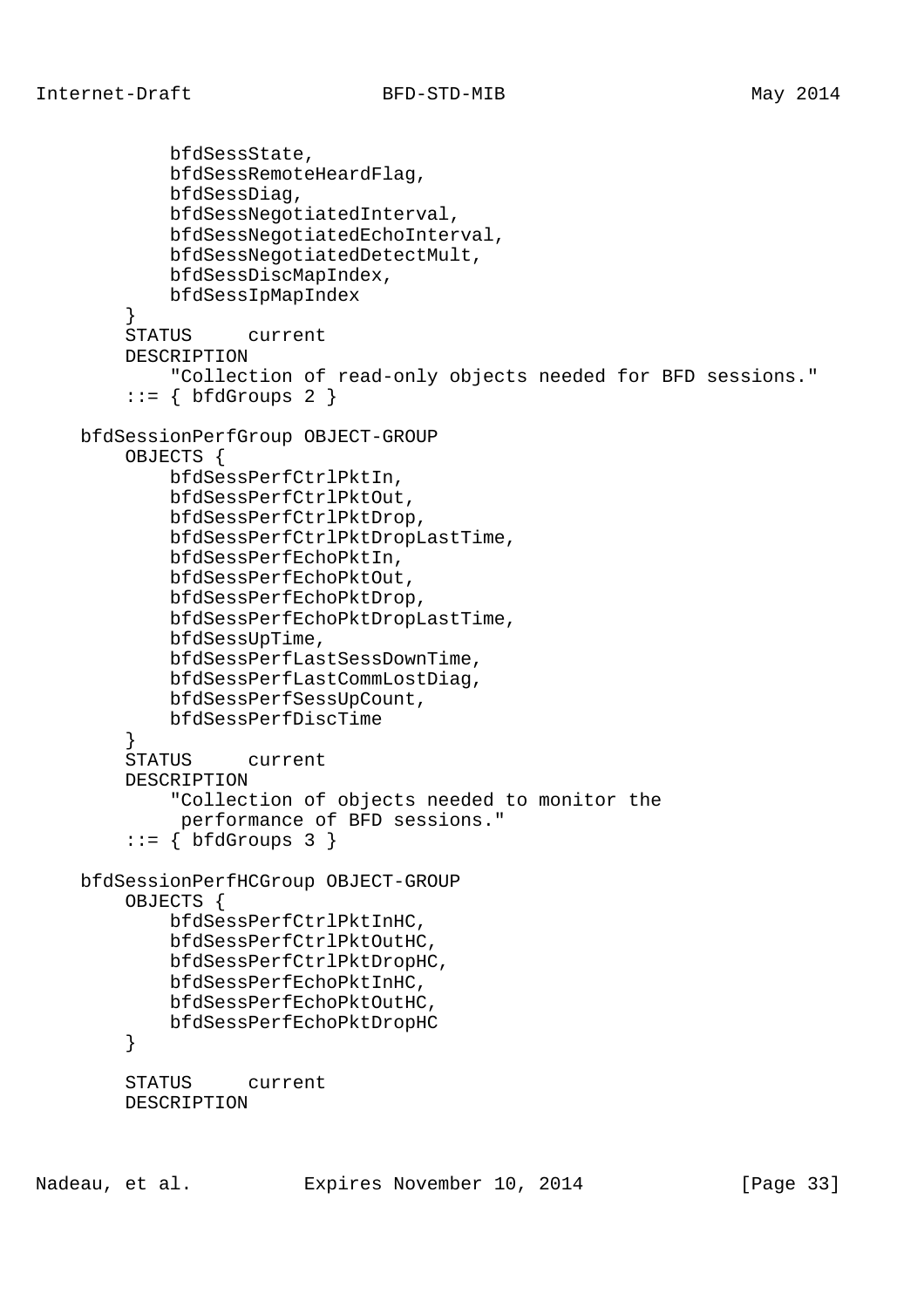"Collection of objects needed to monitor the performance of BFD sessions for which the values of bfdSessPerfPktIn, bfdSessPerfPktOut wrap around too quickly."  $::= \{ \text{bfGrows } 4 \}$  bfdNotificationGroup NOTIFICATION-GROUP NOTIFICATIONS { bfdSessUp, bfdSessDown<br>} } STATUS current DESCRIPTION "Set of notifications implemented in this module."  $::= \{ \text{bfGrows } 5 \}$ 

END

6. Security Considerations

 As BFD may be tied into the stability of the network infrastructure (such as routing protocols), the effects of an attack on a BFD session may be very serious. This ultimately has denial-of-service effects, as links may be declared to be down (or falsely declared to be up.) As such, improper manipulation of the objects represented by this MIB may result in denial of service to a large number of end users.

 There are a number of management objects defined in this MIB module with a MAX-ACCESS clause of read-write and/or read-create. Such objects may be considered sensitive or vulnerable in some network environments. The support for SET operations in a non-secure environment without proper protection can have a negative effect on network operations. These are the tables and objects and their sensitivity/vulnerability:

- o bfdAdminStatus Improper change of bfdAdminStatus, to disabled(2), adminDown(3) or down(4), can cause significant disruption of the connectivity to those portions of the Internet reached via all the applicable remote BFD peers.
- o bfdSessAdminStatus Improper change of bfdSessAdminStatus, to disabled(2), adminDown(3) or down(4), can cause significant disruption of the connectivity to those portions of the Internet reached via all the applicable remote BFD peers.

Nadeau, et al. Expires November 10, 2014 [Page 34]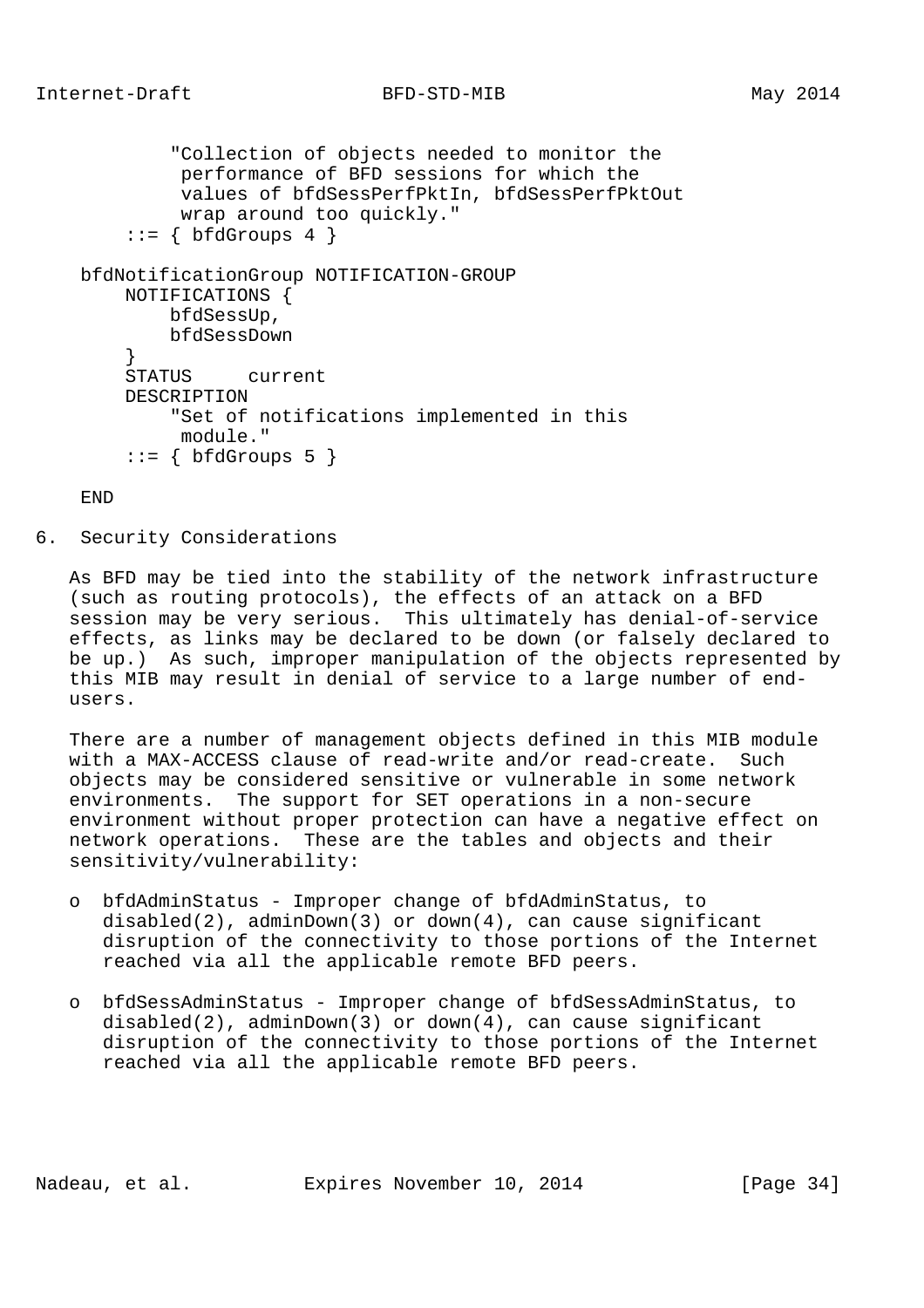- o bfdSessDesiredMinTxInterval, bfdSessReqMinRxInterval, bfdSessReqMinEchoRxInterval, bfdSessDetectMult - Improper change of this object can cause connections to be disrupted for extremely long time periods when otherwise they would be restored in a relatively short period of time.
- o Some management objects define the BFD session whilst other management objects define the parameter of the BFD session. It is particularly important to control the support for SET access to those management objects that define the BFD session, as changes to them can be disruptive. Implementation SHOULD NOT allow changes to following management objects when bfdSessState is  $up(4):$ 
	- \* bfdSessVersionNumber
	- \* bfdSessType
	- \* bfdSessDestinationUdpPort
	- \* bfdSessMultipointFlag
	- bfdSessInterface
	- \* bfdSessSrcAddrType
	- \* bfdSessSrcAddr
	- \* bfdSessDstAddrType
	- \* bfdSessDstAddr

 There are a number of management objects defined in this MIB module with a MAX-ACCESS clause of read-write and/or read-create. Such objects may be considered sensitive or vulnerable in some network environments. It is thus important to control even GET and/or NOTIFY access to these objects and possibly to even encrypt the values of these objects when sending them over the network via SNMP.

 o The bfdSessTable may be used to directly configure BFD sessions. The bfdSessMapTable can be used indirectly in the same way. Unauthorized access to objects in this table could result in disruption of traffic on the network. This is especially true if an unauthorized user configures enough tables to invoke a denial of service attack on the device where they are configured, or on a remote device where the sessions terminate.

Nadeau, et al. **Expires November 10, 2014** [Page 35]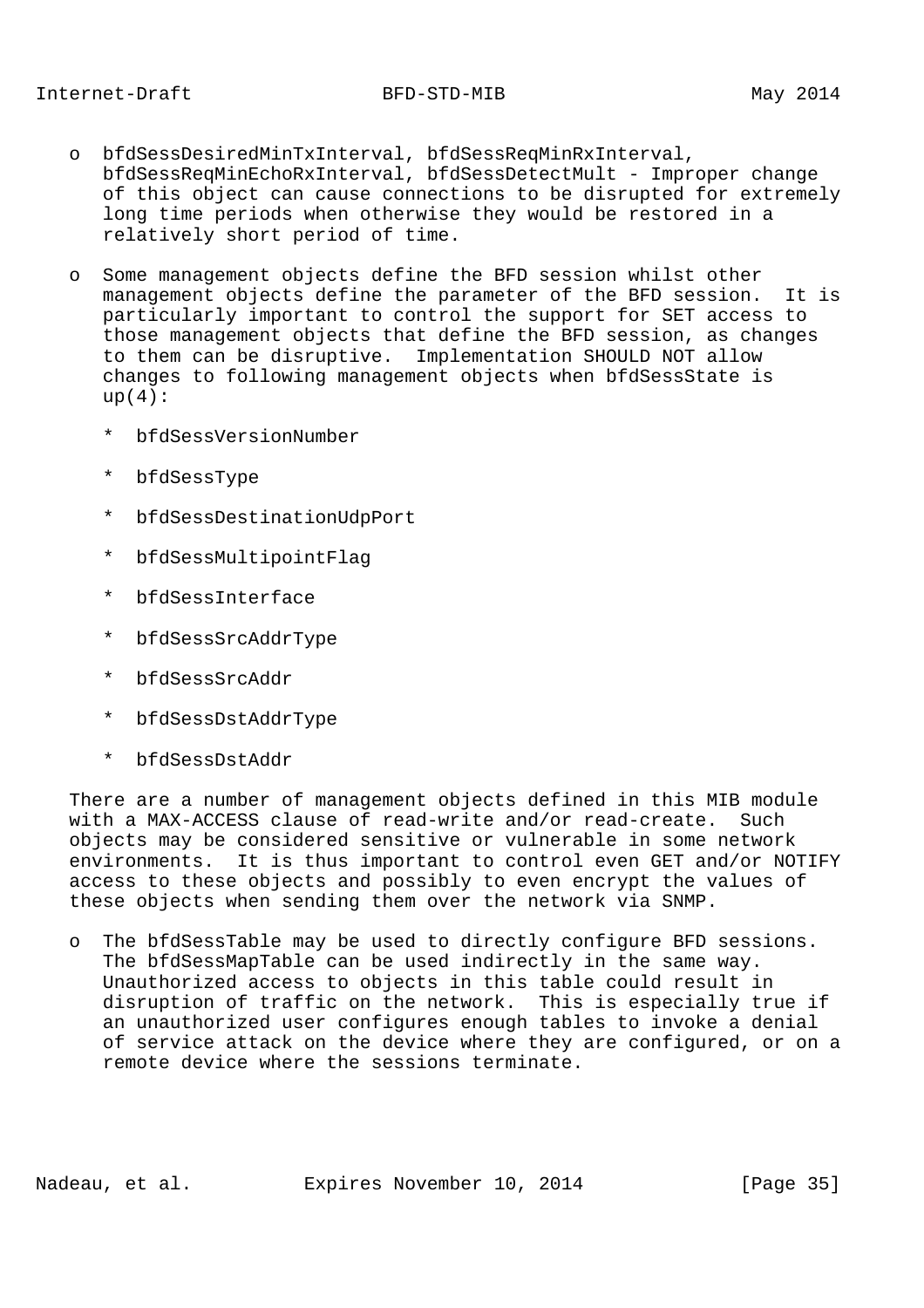Some of the readable objects in this MIB module (i.e., objects with a MAX-ACCESS other than not-accessible) may be considered sensitive or vulnerable in some network environments. It is thus important to control even GET and/or NOTIFY access to these objects and possibly to even encrypt the values of these objects when sending them over the network via SNMP. These are the tables and objects and their sensitivity/vulnerability:

 o The bfdSessPerfTable both allows access to the performance characteristics of BFD sessions. Network administrators not wishing to show this information should consider this table sensitive.

 The bfdSessAuthenticationType, bfdSessAuthenticationKeyID, and bfdSessAuthenticationKey objects hold security methods and associated security keys of BFD sessions. These objects SHOULD be considered highly sensitive objects. In order to prevent this sensitive information from being improperly accessed, implementers MAY disallow access to these objects.

 SNMP versions prior to SNMPv3 did not include adequate security. Even if the network itself is secure "for example by using IPSec", even then, there is no control as to who on the secure network is allowed to access and GET/SET "read/change/create/delete" the objects in these MIB modules.

 It is RECOMMENDED that implementers consider the security features as provided by the SNMPv3 framework (see [RFC3410], section 8), including full support for the SNMPv3 cryptographic mechanisms "for authentication and privacy".

 Further, deployment of SNMP versions prior to SNMPv3 is NOT RECOMMENDED. Instead, it is RECOMMENDED to deploy SNMPv3 and to enable cryptographic security. It is then a customer/operator responsibility to ensure that the SNMP entity giving access to an instance of this MIB module, is properly configured to give access to the objects only to those principals "users" that have legitimate rights to indeed GET or SET "change/create/delete" them.

7. IANA Considerations

 The MIB module in this document uses the following IANA-assigned OBJECT IDENTIFIER values recorded in the SMI Numbers registry:

| Descriptor | OBJECT IDENTIFIER value |
|------------|-------------------------|
|            |                         |
| bfdMib     | $\{$ mib-2 XXX $\}$     |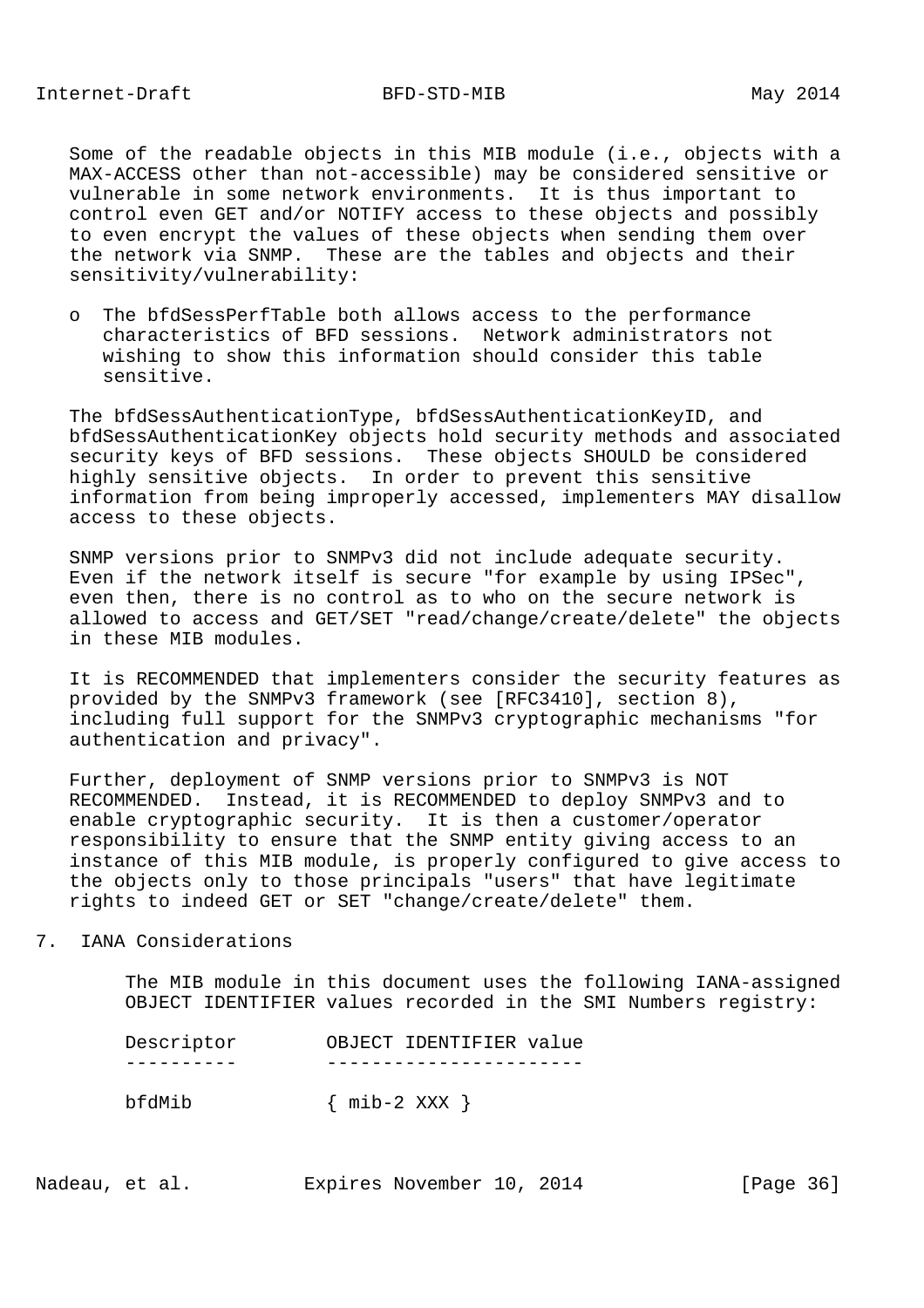[RFC-Editor's Note (to be removed prior to publication): the IANA is requested to assign a value for "XXX" under the 'mib-2' subtree and to record the assignment in the SMI Numbers registry. When the assignment has been made, the RFC Editor is asked to replace "XXX" (here and in the MIB module) with the assigned value and to remove this note.]

#### 8. Acknowledgments

 Authors would like to thank Adrian Farrel and Jeffrey Haas for performing thorough reviews and providing number of suggestions. Authors would also like to thank David Ward, Reshad Rahman, David Toscano, Sylvain Masse, Mark Tooker, Kiran Koushik Agrahara Sreenivasa, David Black and Bert Wijnen for their comments and suggestions.

### 9. References

#### 9.1. Normative References

- [RFC2119] Bradner, S., "Key words for use in RFCs to Indicate Requirement Levels", BCP 14, RFC 2119, March 1997.
- [RFC2578] McCloghrie, K., Ed., Perkins, D., Ed., and J. Schoenwaelder, Ed., "Structure of Management Information Version 2 (SMIv2)", STD 58, RFC 2578, April 1999.
- [RFC2579] McCloghrie, K., Ed., Perkins, D., Ed., and J. Schoenwaelder, Ed., "Textual Conventions for SMIv2", STD 58, RFC 2579, April 1999.
- [RFC2580] McCloghrie, K., Perkins, D., and J. Schoenwaelder, "Conformance Statements for SMIv2", STD 58, RFC 2580, April 1999.
- [RFC5082] Gill, V., Heasley, J., Meyer, D., Savola, P., and C. Pignataro, "The Generalized TTL Security Mechanism (GTSM)", RFC 5082, October 2007.
- [RFC5880] Katz, D. and D. Ward, "Bidirectional Forwarding Detection (BFD)", RFC 5880, June 2010.
- [RFC5881] Katz, D. and D. Ward, "Bidirectional Forwarding Detection (BFD) for IPv4 and IPv6 (Single Hop)", RFC 5881, June 2010.
- [RFC5883] Katz, D. and D. Ward, "Bidirectional Forwarding Detection (BFD) for Multihop Paths", RFC 5883, June 2010.

Nadeau, et al. Expires November 10, 2014 [Page 37]